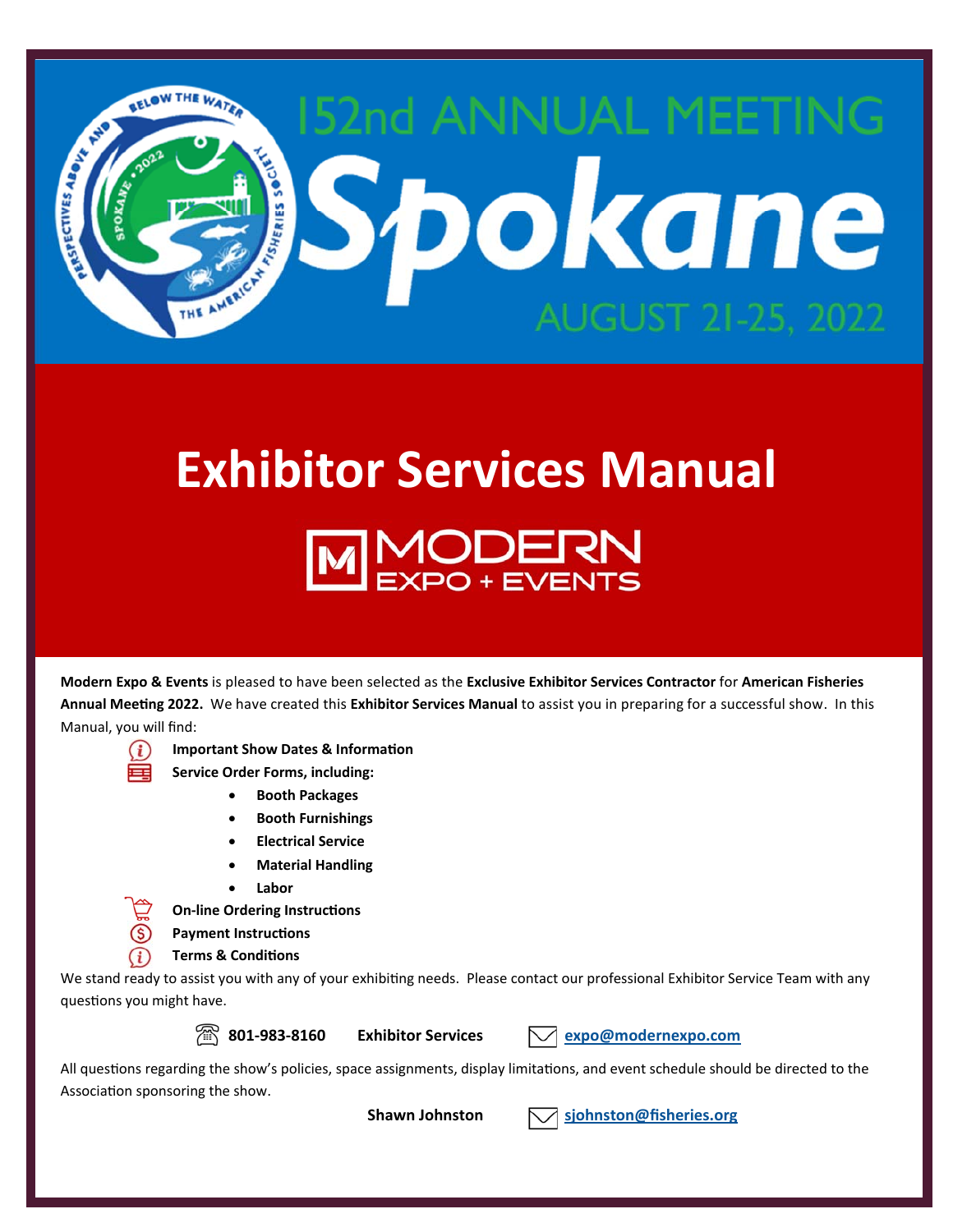



## **MODERN EXPO & EVENTS INFORMATION & ORDER FORMS—Table of Contents**

| <b>SHOW INFORMATION</b>                     | $\overline{\mathbf{3}}$ |
|---------------------------------------------|-------------------------|
| Show Schedule                               | 3                       |
| <b>Important Deadlines</b>                  | 3                       |
| <b>Official Exposition Service Provider</b> | 4                       |
| Ways to Order                               | 4                       |
| Safety First!                               | 4                       |
| PAYMENT CALCULATION FORM                    | 5                       |
| <b>BOOTH FURNISHINGS</b>                    | 6                       |
| <b>Tables</b>                               | 6                       |
| Chairs & Display Accessories                | $\overline{7}$          |
| Carpet                                      | 8                       |
| <b>MATERIAL HANDLING</b>                    | 9                       |
| <b>Material Handling Estimate</b>           | 9                       |
| <b>Material Handling Instructions</b>       | 10                      |
| Shipping Labels                             | 12                      |
| <b>LABOR</b>                                | 14                      |
| <b>Skilled Labor Services</b>               | 14                      |
| <b>ELECTRICAL AND INTERNET</b>              | 15                      |
| <b>EXHIBITOR APPOINTED CONTRACTORS</b>      | 16                      |
| THIRD PARTY PAYMENT AUTHORIZATION           | 17                      |
| <b>EXHIBITOR TERMS &amp; CONDITIONS</b>     | 18                      |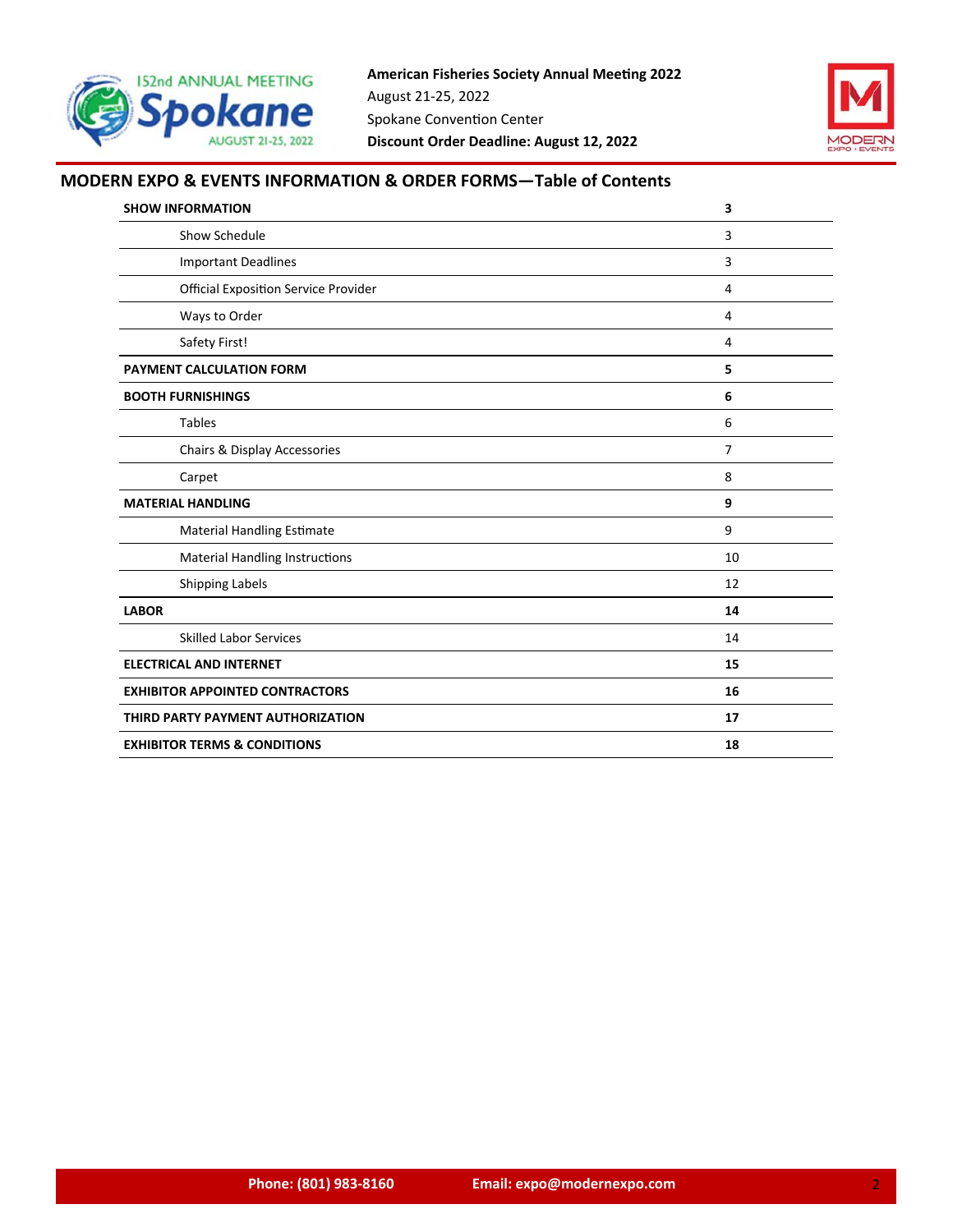



## **SHOW INFORMATION**

## **Show Schedule**

| <b>Exhibitor Move In:</b>  | Sunday, August 21, 2022    | 3:00 PM - 6:00 PM                                                                          |
|----------------------------|----------------------------|--------------------------------------------------------------------------------------------|
|                            | Monday, August 22, 2022    | $8:00$ AM - $11:00$ AM                                                                     |
| <b>Exhibit Hours:</b>      | Monday, August 22, 2022    | 11:00 AM - 5:30 PM                                                                         |
|                            | Monday, August 22, 2022    | 6:00 PM - 9:00 PM Exhibit Networking Event                                                 |
|                            |                            |                                                                                            |
|                            | Tuesday, August 23, 2022   | 9:00 AM - 5:00 PM                                                                          |
|                            | Wednesday, August 24, 2022 | $9:00$ AM - 1:00 PM                                                                        |
| <b>Exhibitor Move Out:</b> | Wednesday, August 24, 2022 | $1:00$ PM - $4:00$ PM                                                                      |
|                            |                            | All Exhibitor materials must be removed from the exhibit space by 4:00 PM. Outbound        |
|                            |                            | freight not removed from the hall by 5:00 PM will be forced out on MEE's carrier of choice |
|                            | at exhibitor's expense.    |                                                                                            |

## **Important Deadlines**

| Monday, August 8, 2022    | Pre-Order Discount Deadline: all orders must be received along<br>with full payment to qualify for discounted pricing. |
|---------------------------|------------------------------------------------------------------------------------------------------------------------|
| Tuesday, July 5, 2022     | First Day Advanced Warehouse Freight Delivery                                                                          |
| Monday, August 15, 2022   | All Advance Shipments must be received in warehouse. Late fee<br>may apply to shipments arriving after this date.      |
| Saturday, August 20, 2022 | Direct to Show shipments may begin to arrive at exhibit facility.                                                      |

## **Booth Package & Show Colors**

| Each 10' x 10' booth space              | 8' High Back Drape                            | <b>Back Drape Color:</b>  | Blue / White |
|-----------------------------------------|-----------------------------------------------|---------------------------|--------------|
| consists of the following<br>equipment: | 3' High Sided Drape<br>7" x 44" Booth ID Sign | <b>Side Drape Color:</b>  | <b>Blue</b>  |
|                                         | 1-Wastebasket<br>1–8' Skirted Table           | <b>Table Skirt Color:</b> | Blue         |
|                                         | 2– Padded Side Chairs                         |                           |              |

## **Shipping Addresses**

| <b>Advance to Warehouse Address:</b>   | <b>Direct to Show Site Address:</b> |
|----------------------------------------|-------------------------------------|
| Exhibiting Company Name & Booth #      | Exhibiting Company Name & Booth #   |
| Show Name                              | Show Name                           |
| C/O Modern Expo & Events               | C/O Modern Expo & Events            |
| Reddaway                               | Spokane Convention Center           |
| 3901 E Broadway Ave.                   | 3340 West Spokane Falls Blvd.       |
| Spokane, WA 99202                      | Spokane, WA 99201                   |
| Receiving Hours: M - F 8:00 AM-4:00 PM | Receiving Hours: 8:00 AM-6:00 PM    |

NOTE: Exhibitor freight shipped directly to the convention center MUST be consigned to Modern Expo & Events or it may be refused.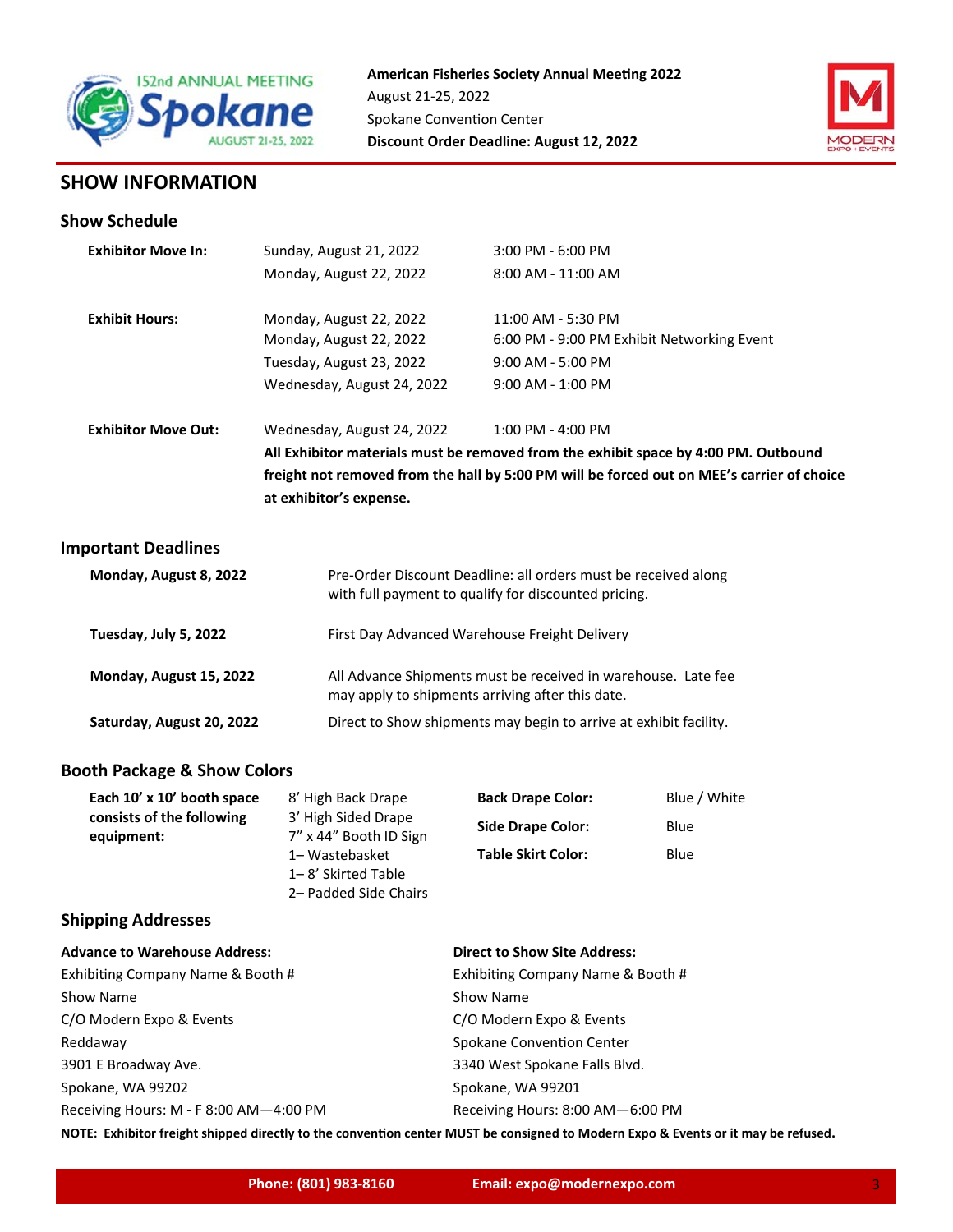



## **Official Exposition Service Provider**

Modern Expo & Events has been selected by Show Management as the Official Exposition Service Provider for **American Fisheries** Society Annual Meeting 2022. Our team of experts will help you plan and execute a successful show. As the Official Exposition Service Provider, there are several services that we provide on an exclusive or preferred basis for exhibitors. Taking advantage of these services and Modern's experience and expertise, will help you save money, time and hassle and insure a successful show.

**Modern Expo & Event Show Services** 

- **Material Handling**
- **Electrical Service**
- **Booth Furniture & Accessories**
- **Forklift, High Lift & Hanging Services**
- **Labor, InstallaƟon & Dismantle Services**
- **Carpet & Floor Covering**
- **Signage & Graphics**
- **Custom Exhibit & Booth Design**

Please make use of this Exhibitor Service Kit to order the equipment and services you will need **IN ADVANCE** to avoid show site delays. Order equipment and services by the **DISCOUNT ORDER DEADLINE** of **August 12, 2022** and **SAVE!**

#### **Ways to Order**

This Exhibitor Service Manual contains various equipment rental and service order forms for your information and use. In addition to Modern Expo & Event forms, you may find forms enclosed for services provided by the convention facility or other providers. Please pay special attention to insure that all forms and payments are directed to the proper provider indicated on each order form. There are three convenient ways to place your orders with Modern Expo & Events:

| Online:                      | <b>Fax or Email:</b>     |
|------------------------------|--------------------------|
| Login & Place Orders at:     | Fax completed order      |
| www.modernexpo.com           | forms to:                |
| First-time users will need   | (801) 521-3040           |
| to register. Please click on |                          |
| the "Register" box and       | Email completed order to |
| follow prompts.              | expo@modernexpo.com      |

| Mail: |
|-------|
|       |

Mail completed order forms and payment to: Modern Expo & Events 424 S 700 E Salt Lake City, UT 84102

## **Safety First!**

Exhibit Halls, Docks, Trade Show Floors and Surrounding Areas are **ACTIVE WORK ZONES** where machinery and lifts are in active use and other hazards exist. Your presence in these areas, along with the presence of your employees, agents, contractors, and repre‐ sentatives is allowed at YOUR OWN RISK. If you are concerned about show site safety or need additional information, please contact our Exhibitor Service Team or visit the show site Exhibitor Service Center.



to: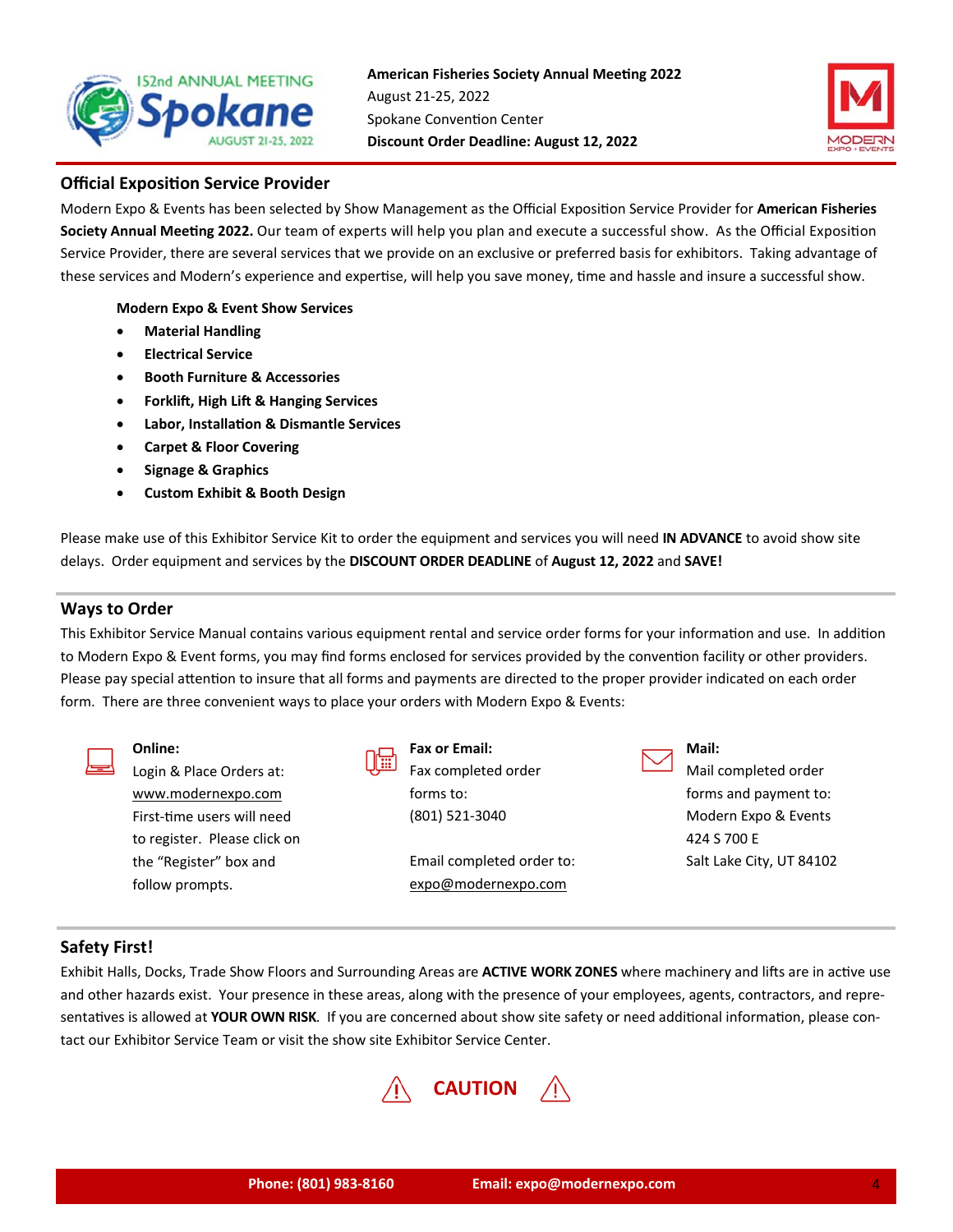



## **Payment Calculation**

Modern Expo & Events requires payment to be re‐ ceived with all orders. Payment may be made by company check drawn on a US bank, credit card, ACH or bank wire transfer. We do not accept per‐ sonal checks.

This calculation is an estimate and may not reflect the balance of charges due on final invoice.

Checks should be made payable to:

Modern Expo & Events (Personal checks are not accepted)

Bank Wire Transfer Information (Domestic) Bank of America, NA ABA# Please call ACT# Please call (*A fee of \$25.00 will be added to each wire transfer*)

Bank Wire Transfer Information (International) Bank of America, NA SWIFT# Please call ACCT# Please call

(*A fee of \$25.00 will be added to each wire transfer*)

**SERVICES** TOTAL FROM ORDER FORMS Standard Furniture—Tables | \$ Standard Furniture—Chars & Accessories \\$  $\zeta$  Carpet  $\zeta$ Material Handling **\$**  $\Box$ Labor  $\Box$ **SUB TOTAL:**  $\begin{bmatrix} \xi \end{bmatrix}$ **Spokane WA sales tax rate: 9%** | \$ **TOTAL DUE:** \$

 **IMPORTANT:** Please return this completed form with payment to Modern Expo & Events. Email: expo@modernexpo.com. Fax: (801) 521-3040 or order online at www.modern expo.com and click "Exhibitor Order" box in upper left corner.

## **Credit Card AuthorizaƟon**

| This form must be completed and returned regardless of form of final payment. |  |  |                                                                   |                                                                                                                                                                                                                                |                                                                                                                                                                                                                                |  |
|-------------------------------------------------------------------------------|--|--|-------------------------------------------------------------------|--------------------------------------------------------------------------------------------------------------------------------------------------------------------------------------------------------------------------------|--------------------------------------------------------------------------------------------------------------------------------------------------------------------------------------------------------------------------------|--|
|                                                                               |  |  | Card Type: ○ Visa ○ MasterCard ○ American Express ○ Discover Card |                                                                                                                                                                                                                                |                                                                                                                                                                                                                                |  |
|                                                                               |  |  |                                                                   |                                                                                                                                                                                                                                | Card Number: Carl Number: COVID Code: Carl Number: CVV2 Code: CVV2 Code:                                                                                                                                                       |  |
|                                                                               |  |  |                                                                   | Card Holder Name: 1990 Card Holder Signature: 1990 Card Holder Signature: 1990 Card Holder Signature: 1990 Card Holder Signature: 1990 Card Holder Signature: 1990 Card Holder Signature: 1990 Card Holder Signature: 1990 Car |                                                                                                                                                                                                                                |  |
|                                                                               |  |  |                                                                   | Card Billing Address: 1988 Card Billing Address: 1988 Card Billing Address: 1988 Card Billing Address:                                                                                                                         |                                                                                                                                                                                                                                |  |
|                                                                               |  |  |                                                                   |                                                                                                                                                                                                                                |                                                                                                                                                                                                                                |  |
|                                                                               |  |  |                                                                   |                                                                                                                                                                                                                                |                                                                                                                                                                                                                                |  |
|                                                                               |  |  |                                                                   |                                                                                                                                                                                                                                |                                                                                                                                                                                                                                |  |
|                                                                               |  |  |                                                                   |                                                                                                                                                                                                                                |                                                                                                                                                                                                                                |  |
|                                                                               |  |  |                                                                   |                                                                                                                                                                                                                                | Fax: The contract of the contract of the contract of the contract of the contract of the contract of the contract of the contract of the contract of the contract of the contract of the contract of the contract of the contr |  |
|                                                                               |  |  |                                                                   |                                                                                                                                                                                                                                |                                                                                                                                                                                                                                |  |
|                                                                               |  |  |                                                                   |                                                                                                                                                                                                                                |                                                                                                                                                                                                                                |  |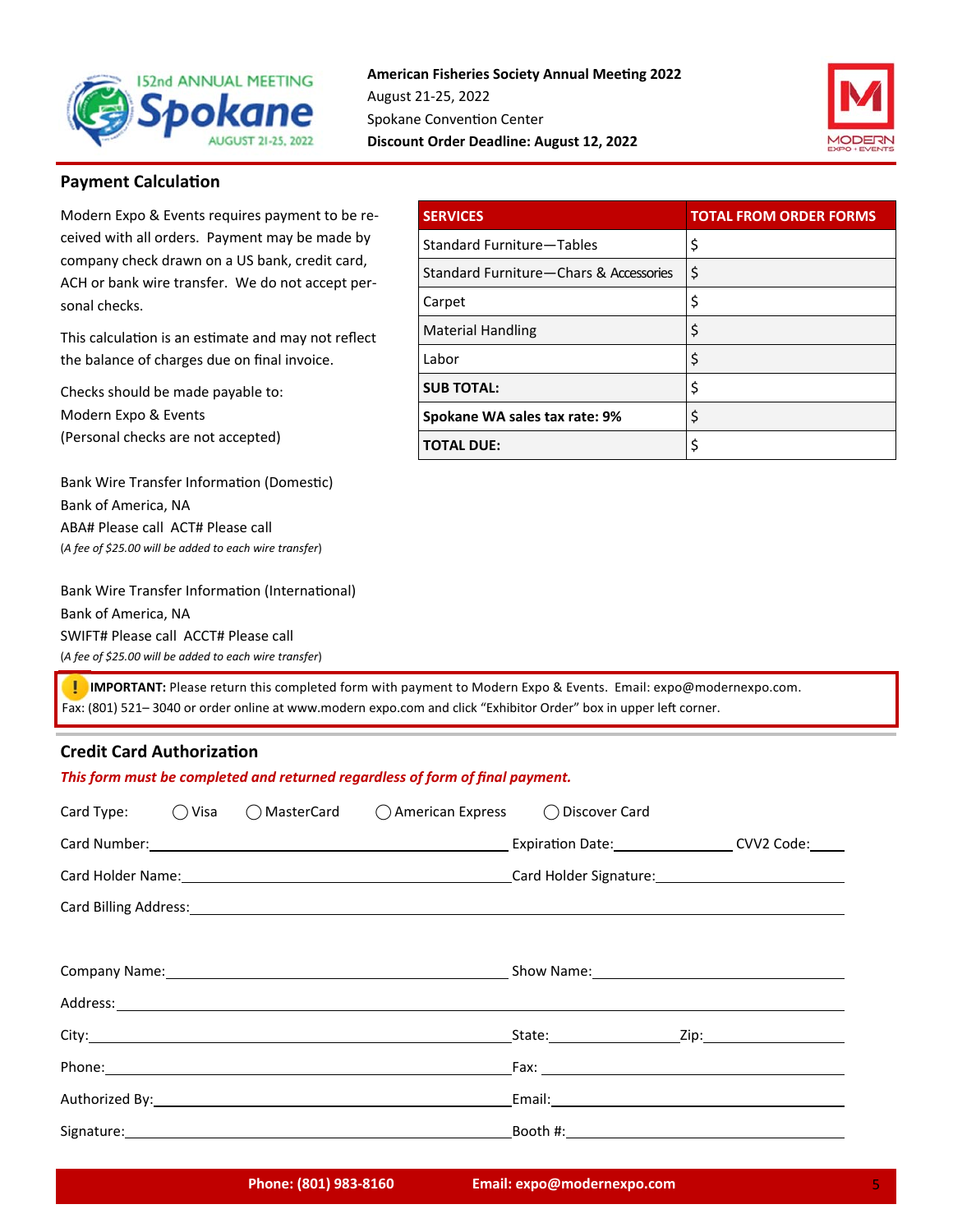



## **Standard Booth Furnishings—Tables**

## **Skirted Tables & Counters**



Skirted Table—Available in 4', 6' and 8' lengths and 30" and 42" (counter) heights.

| <b>ITEM DESCRIPTION</b>             | QTY. |         | <b>DISCOUNT STANDARD</b> | <b>TOTAL</b> |
|-------------------------------------|------|---------|--------------------------|--------------|
| 2' w x 4' l x 30" h Skirted Table   |      | \$75.00 | $$90.00$   \$            |              |
| 2' w x 4' l x 42" h Skirted Counter |      | \$80.00 | $$96.00$ $$$             |              |
| 2' w x 6' l x 30" h Skirted Table   |      | \$80.00 | $$96.00$ $$$             |              |
| 2' w x 6'   x 42" h Skirted Counter |      | \$85.00 | $$102.00$   \$           |              |
| 2' w x 8' l x 30" h Skirted Table   |      | \$85.00 | $$102.00$  \$            |              |
| 2' w x 8' l x 42" h Skirted Counter |      | \$90.00 | $$108.00$ S              |              |
| Skirt 4th side 30" h Table          |      | \$36.00 | $$43.00$ S               |              |
| Skirt 4th side 42" h Counter        |      | \$36.00 | $$43.00$ S               |              |
| Skirt Color                         |      |         |                          |              |



#### **Unfinished Tables & Counters**



#### **30" Round Cocktail Tables**





Avail. White or Black

Unfinished Spandex Cover



Poly Linen Avail. In wide array of colors.

| <b>ITEM DESCRIPTION</b>                | QTY. |         | <b>DISCOUNT STANDARD</b> | <b>TOTAL</b> |
|----------------------------------------|------|---------|--------------------------|--------------|
| 2' w x 4' l x 30" h Unfinished Table   |      | \$40.00 | $$48.00$   \$            |              |
| 2' w x 4' l x 42" h Unfinished Counter |      | \$45.00 | $$54.00$ $$$             |              |
| 2' w x 6' l x 30" h Unfinished Table   |      | \$45.00 | $$54.00$ $$$             |              |
| 2' w x 6' l x 42" h Unfinished Counter |      | \$50.00 | $$60.00$ \$              |              |
| 2' w x 8' l x 30" h Unfinished Table   |      | \$50.00 | $$60.00$   \$            |              |
| 2' w x 8' l x 42" h Unfinished Counter |      | \$55.00 | \$66.00                  |              |

| <b>ITEM DESCRIPTION</b>            | QTY. | <b>DISCOUNT</b> | <b>STANDARD</b> | TOTAL |
|------------------------------------|------|-----------------|-----------------|-------|
| 30" diam. x 30" h Cocktail Table   |      | \$60.00         | $$72.00$ $$$    |       |
| 30" diam. x 40" h High Boy Table   |      | \$60.00         | $$72.00$ $$$    |       |
| Spandex Linen White/Black (circle) |      | \$75.00         | $$95.00$ $$$    |       |
| Poly Linen (Color:                 |      | \$30.00         | $$40.00$   \$   |       |



Company Name: Booth #: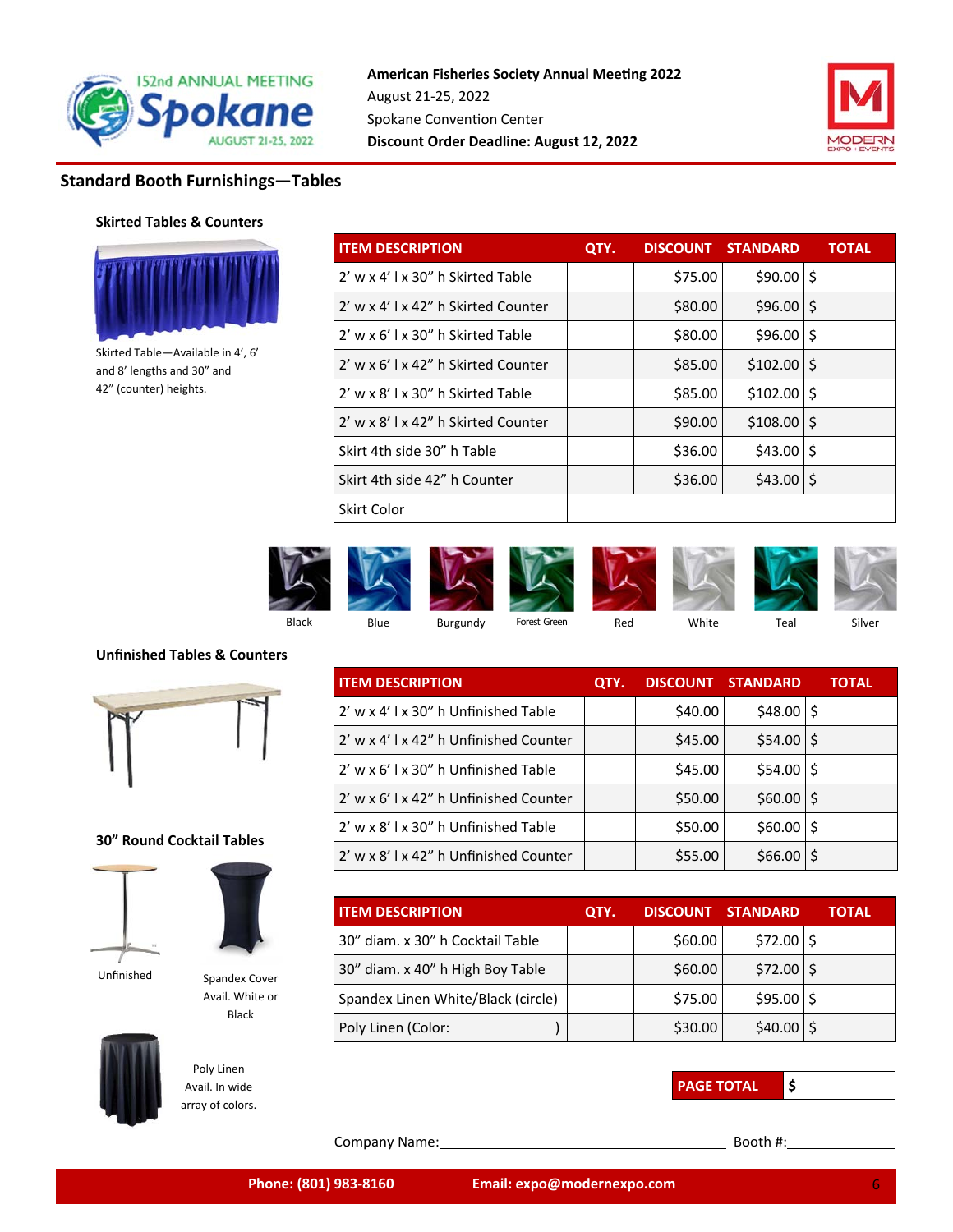



## **Standard Booth Furnishings—Chairs & Display Accessories**

## **Chairs & Stools**



| <b>Folding Chair</b> | Padded Side Chair |
|----------------------|-------------------|
| Padded Arm Chair     |                   |

Padded Stool

#### **Display Accessories**





Sign Card Holder

Floor Standing Easel





Single Chrome Coat Rack Double Chrome Coat Rack











| <b>ITEM DESCRIPTION</b>            | QTY. | <b>DISCOUNT</b> | <b>STANDARD</b> | <b>TOTAL</b> |
|------------------------------------|------|-----------------|-----------------|--------------|
| <b>Folding Chair</b>               |      | \$10.00         | $$12.00$   \$   |              |
| Padded Side Chair, Gray Upholstery |      | \$48.00         | $$57.00$ $$$    |              |
| Padded Arm Chair, Gray Upholstery  |      | \$48.00         | $$57.00$ $$$    |              |
| Padded Stool, Gray Upholstery      |      | \$61.00         | \$73.00         |              |

## **Display Cases**





| <b>I ITEM DESCRIPTION</b>            | QTY. |          | DISCOUNT STANDARD | ΤΟΤΑL |
|--------------------------------------|------|----------|-------------------|-------|
| l Full Vision Showcase 6' w x 20" d  |      | \$400.00 | $$600.00$ $$$     |       |
| Quarter Vision Showcase 6' w x 20" d |      | \$400.00 | $$600.00$ \$      |       |
| Showcase Door Lock                   |      | \$26.00  | $$35.00$ $$$      |       |

| <b>ITEM DESCRIPTION</b>            | QTY. | <b>DISCOUNT</b> | <b>STANDARD</b> | TOTAL |
|------------------------------------|------|-----------------|-----------------|-------|
| Sign Card Holder, Chrome 22" x 28" |      | \$60.00         | $$72.00$ $$$    |       |
| Floor Standing Easel, Aluminum     |      | \$30.00         | \$36.00         | l\$   |
| Single Rolling Chrome Rack         |      | \$41.00         | $$52.00$ $$$    |       |
| Double Rolling Chrome Rack         |      | \$80.00         | \$96.00         | l\$   |
| Chrome Stanchion, each             |      | \$32.00         | $$40.00$   \$   |       |
| Red Velvet Rope, each              |      | \$12.00         | $$15.00$   \$   |       |
| Retractable Belt Stanchion         |      | \$42.00         | \$50.00         | ۱\$   |
| Poster Board 4' x 8'               |      | \$124.00        | $$148.00$ $$$   |       |
| Literature Rack                    |      | \$150.00        | \$180.00        | \$    |
| Wastebasket                        |      | \$13.00         | \$15.00         | ۱S    |

**PAGE TOTAL \$** 

Literature Rack

Company Name: Booth #: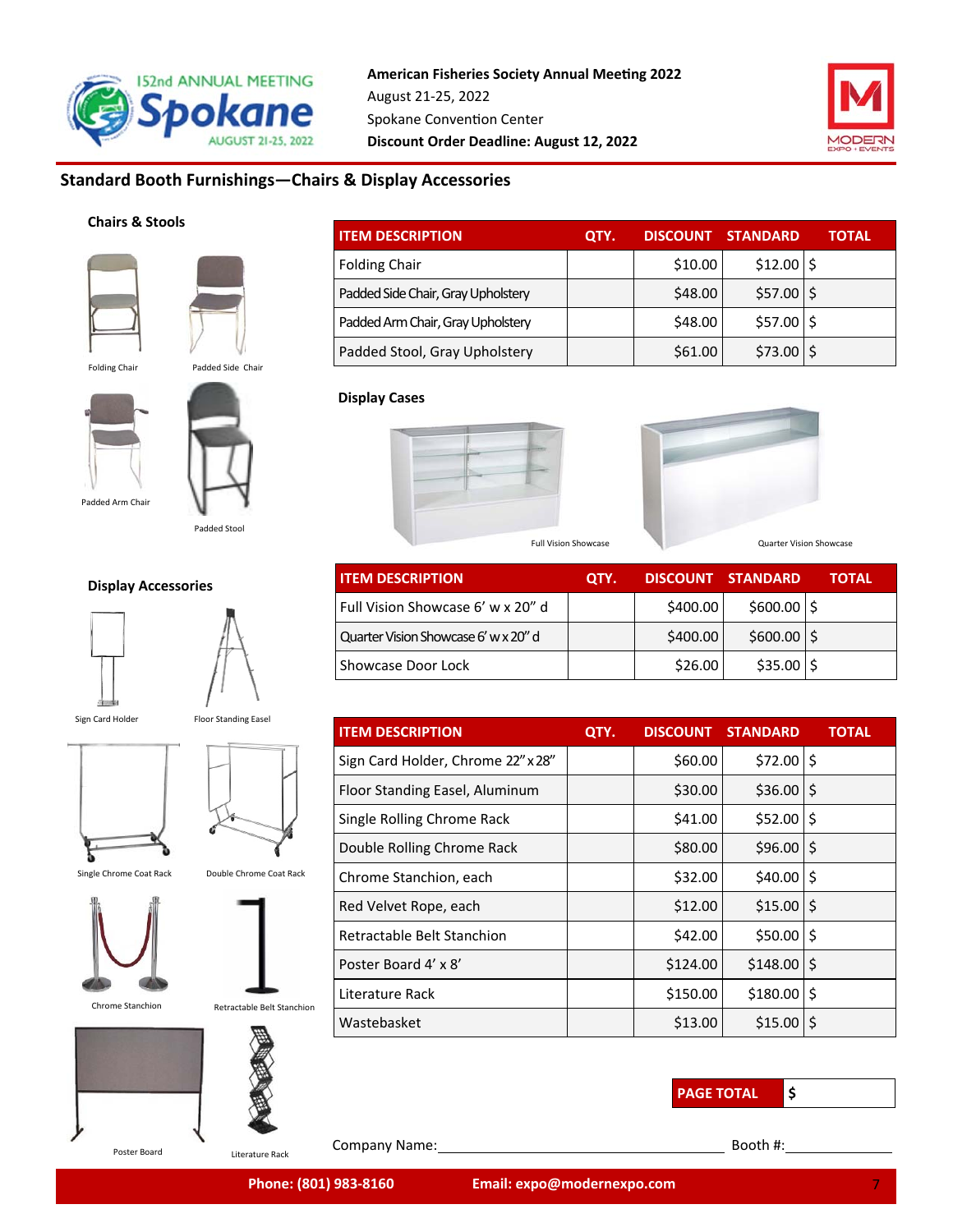



## **Carpet**

Modern Expo & Events offers a wide range of attractive, hassle-free options to enhance the look of your booth space.

## **Standard Booth Carpet**

- 100% Recyclable nylon fiber
- 12 oz. twisted fiber cut pile
- Available in standard, pre‐cut sizes or in custom, cut‐to‐order sizes

| Pepper | <b>Black</b> | <b>Blue</b> | Green | Red |
|--------|--------------|-------------|-------|-----|

| <b>STANDARD CARPET</b>                       | QTY. | <b>DISCOUNT</b>                       | <b>STANDARD</b> | <b>TOTAL</b> |
|----------------------------------------------|------|---------------------------------------|-----------------|--------------|
| 10' x 10' Standard Booth Carpet              |      | \$90.00                               | $$108.00$ $$$   |              |
| 10' x 20' Standard Booth Carpet              |      | \$180.00                              | \$216.00        | \$           |
| 10' x 30' Standard Booth Carpet              |      | \$270.00                              | \$324.00        | \$           |
| <b>STANDARD CARPET PACKAGE</b>               | QTY. | <b>DISCOUNT</b>                       | <b>STANDARD</b> | <b>TOTAL</b> |
| 10' x 10' Standard Carpet & Padding          |      | \$162.00                              | \$186.00        |              |
| 10' x 20' Standard Carpet & Padding          |      | \$324.00                              | \$373.00        |              |
| 10' x 30' Standard Carpet & Padding          |      | \$485.00                              | \$558.00        |              |
| <b>BULK SPACE &amp; CUSTOM CUT</b>           |      | <b>DISCOUNT</b>                       | <b>STANDARD</b> | <b>TOTAL</b> |
| Calculate Square Feet = Width X Length       |      | Total Sq. Ft.<br>and the state of the |                 |              |
| Standard Carpet Custom Cut Per Sq. Ft.       |      | \$2.00                                | $$2.50$ \$      |              |
| Color:                                       |      |                                       |                 |              |
| Protective Plastic Film Covering Per Sq. Ft. |      | \$0.50                                | $$0.75$ \$      |              |

 **NOTE: custom colors are available and must be ordered a minimum of three weeks in**  advance. Please call 801-983-8160 or email expo@modernexpo.com for more information.



Company Name: Booth #: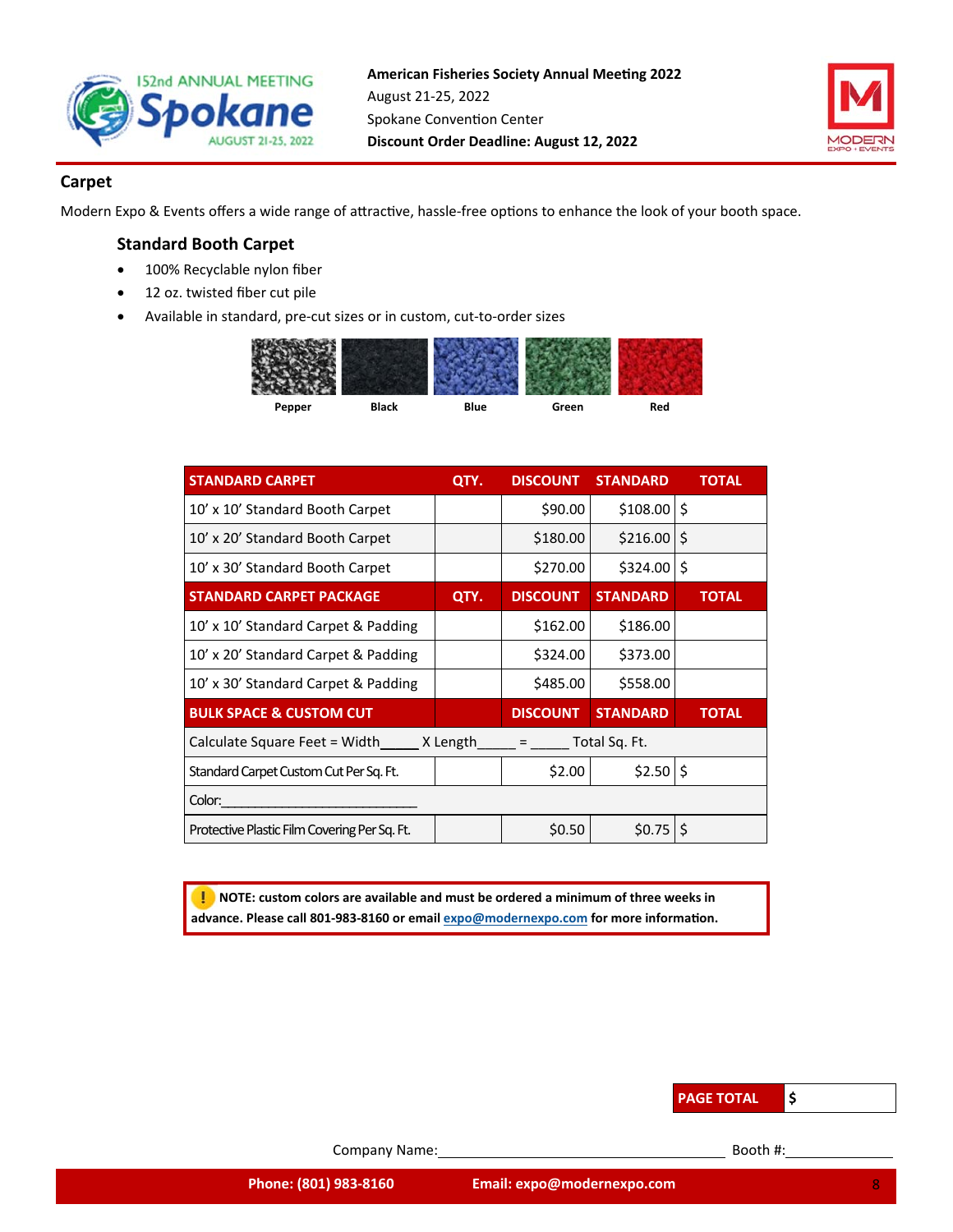



## **Material Handling Estimate**

Crated, boxed, or skidded materials will be received at the Modern Expo & Events warehouse up to 30 days in advance of show, and one day before exhibitor move in for show site shipments. Please make note of Advance and Show Site receiving dates listed in the Quick Facts section of this Service Manual.

Materials will be delivered to respective booths. Any materials received without a form of payment attached for Material Handling will be held until payment is made.



Empty containers, with Empty/Storage labels, will be removed and stored until the end of the show. At that time, they will be returned to the original booth. Exhibitors are responsible for obtaining Empty/Storage labels from the Exhibitor Service Desk and affixing them to containers.



Once materials are prepared for shipment, and the Modern Expo & Events Bill of Lading is filled out, they will be taken to the dock and loaded onto designated carriers.

| <b>IMPORTANT: Please refer to the Material</b>                                                          | <b>ADVANCE SHIPMENTS TO WAREHOUSE</b>                                                             |                   |                    |
|---------------------------------------------------------------------------------------------------------|---------------------------------------------------------------------------------------------------|-------------------|--------------------|
| Handling Instructions page for DEFINITIONS and                                                          | <b>CRATED or SKID LOADED MATERIALS</b>                                                            |                   |                    |
| INSTRUCTIONS to properly calculate your Esti-                                                           |                                                                                                   | Per CWT*          | <b>MIN. CHARGE</b> |
| mated Material Handling charges                                                                         | On-time                                                                                           | \$120.00          | \$240.00           |
|                                                                                                         | <b>Off- target</b> (+25% surcharge)                                                               | \$165.00          | \$330.00           |
| <b>IMPORTANT:</b> Exhibitors are allowed to                                                             | Calculation Formula: lbs. / 100 = CWT. CWT x RATE = Est. Material Handling                        |                   |                    |
| HAND CARRY materials to their booth space.                                                              | Weights should be rounded to nearest 100 lbs. Minimum charge = 200 lbs.                           |                   |                    |
| The use of wheeled dollies, carts, trollies, pallet                                                     |                                                                                                   |                   |                    |
| jacks, etc. is strictly prohibited. Cart service is                                                     | <b>DIRECT SHIPMENTS TO SHOW SITE</b>                                                              |                   |                    |
| available for exhibitors that require assistance in<br>moving their materials. Please visit the Service | <b>CRATED or SKID LOADED MATERIALS</b>                                                            |                   |                    |
| Desk for assistance.                                                                                    |                                                                                                   | Per CWT*          | <b>MIN. CHARGE</b> |
|                                                                                                         | On-time                                                                                           | \$108.00          | \$216.00           |
| <b>IMPORTANT:</b> Exhibitors are allowed to                                                             | <b>Off- target</b> (+25% surcharge)                                                               | \$140.00          | \$280.00           |
| transport their materials via PRIVATELY OPERAT-                                                         | Calculation Formula: ____________ lbs. / 100 = CWT. __________CWT x RATE = Est. Material Handling |                   |                    |
| ED VEHICLES(POV). POV's include private se-                                                             | Weights should be rounded to nearest 100 lbs. Minimum charge = 200 lbs.                           |                   |                    |
| dans, mini vans, SUVs, or pick-up trucks. Any                                                           | <b>SHIPMENTS REQUIRING SPECIAL HANDLING</b>                                                       |                   |                    |
| other vehicle is considered a COMMERCIAL VEHI-                                                          | UNCRATED, UNBOXED, RACKED, SHRINKWRAPPED                                                          |                   |                    |
| CLE and is subject to MATERIAL HANDLING                                                                 | <b>BAGGED, STACKED or HEAVY MACHINERY</b>                                                         | Per CWT*          | <b>MIN. CHARGE</b> |
| charges.                                                                                                | On-time                                                                                           | \$156.00          | \$312.00           |
|                                                                                                         | <b>Off- target</b> (+25% surcharge)                                                               | \$196.00          | \$392.00           |
|                                                                                                         | Calculation Formula: lbs. / 100 = CWT. CWT x RATE = Est. Material Handling                        |                   |                    |
|                                                                                                         | Weights should be rounded to nearest 100 lbs. Minimum charge = 200 lbs.                           |                   |                    |
|                                                                                                         |                                                                                                   |                   |                    |
|                                                                                                         | <b>SMALL PACKAGE SHIPMENTS</b>                                                                    |                   |                    |
|                                                                                                         | CARTONS, ENVELOPES, EXPRESS SHIPMENTS, ETC.                                                       |                   |                    |
|                                                                                                         | Max. weight 50 lbs. and/or 3 packages per shipment.                                               | <b>FIRST PKG.</b> | ADD'L. PKG. (EA)   |
|                                                                                                         | On-time                                                                                           | \$100.00          | \$50.00            |
|                                                                                                         |                                                                                                   |                   |                    |
|                                                                                                         |                                                                                                   | <b>PAGE TOTAL</b> | \$                 |

Company Name: Booth #: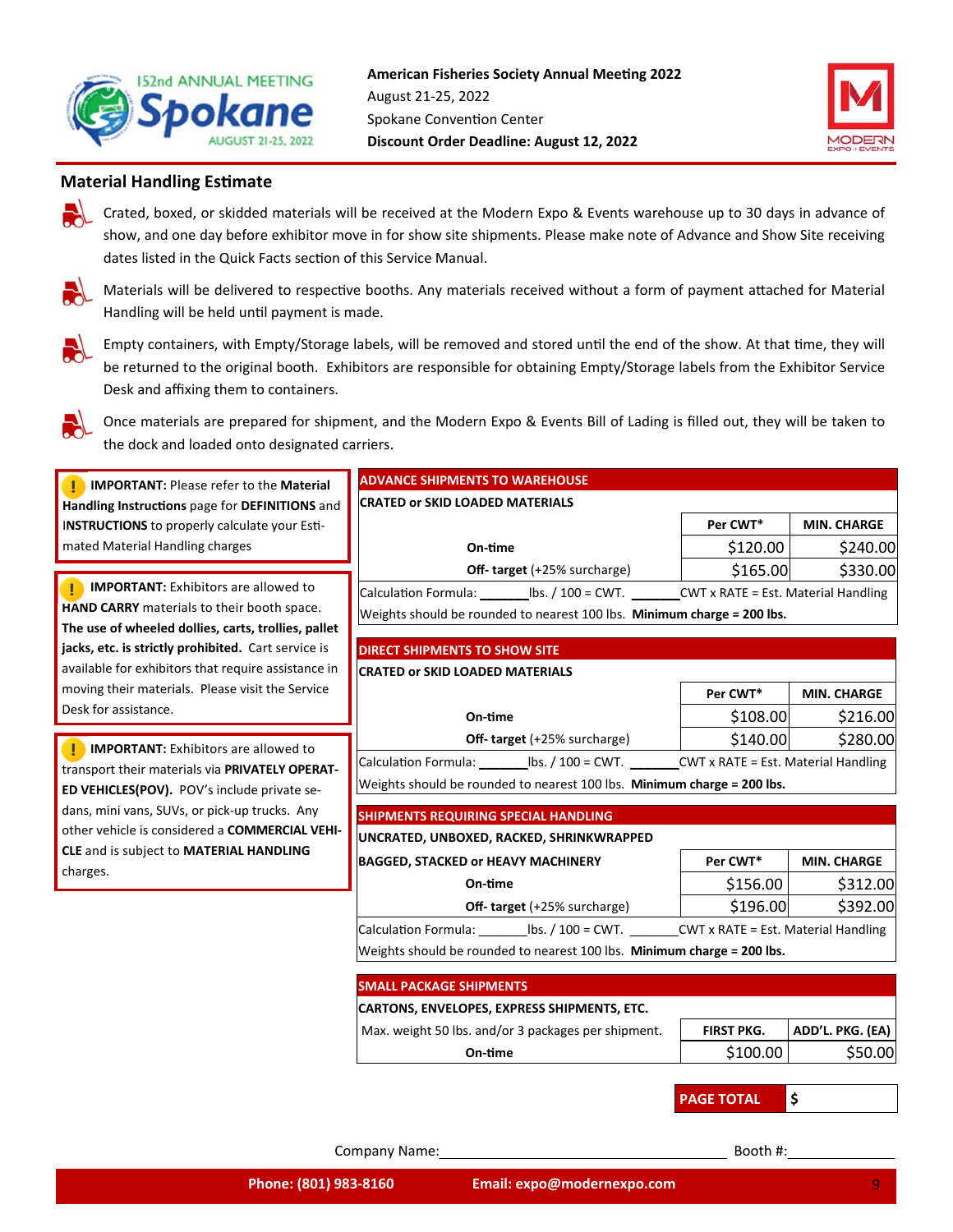



#### **Material Handling Instructions**

#### **How to Ship to Advance Warehouse & Direct to Show Site:**

- Remove all old shipping and empty storage labels from items to be shipped.
- Fill out and attach enclosed Advance to Warehouse or Direct to Show Site labels included (or exhibitor generated facsimilies containg all pertinent information).
- Take the time to insure that your shipments are properly packed and packaged. ME&E is not responsible for goods damaged in shipping (see Terms & CondiƟons).
- Choose a carrier with trade show experience and schedule a pick‐up of your shipment. Confirm that your selected carrier is able to meet the ship‐ ping and receiving deadlines for your show.
- Do not send blanket wrapped or uncrated shipments to the Advance Warehouse. Ship these items directly to Show Site.
- **•** Consign all DOMESTIC shipments to Modern Expo & Events.
- Complete and submit enclosed Material Handling Estimate form.
- A properly filled out Bill of Lading must accompany all shipments. Certified weight tickets must accompany all shipments.
- Confirm receipt of your shipment (advance shipments only) with the ME&E team before travelling to show site.
- For INTERNATIONAL shipments, or for other Material Handling questions, please contact our Exhibitor Service team at (801) 983-8102 or expo@modernexpo.com.

#### **Benefits of Advance Shipping to Warehouse:**

- Storage of materials for up to 30 days prior to your show.
- Delivery of materials directly to your booth space prior to your scheduled move-in time.
- Convention centers, hotels and other event facilities may not have the capability to receive and store your shipments prior to your show dates.

Freight Carriers: Select a carrier with trade show experience. Be sure to give your carrier specific instructions, including dates and times when shipments must be delivered and picked up. Delivery and pick-up times for trade shows often fall outside of "normal" hours, so make sure your carrier is capable of meeting target dates and times.

Estimating Material Handling Charges: Material Handling charges are based on the weight of the shipment. Shipments are billed in 100 lb. incerments (CWT), rounded up to the nearest 100 lbs. There is a minimum charge of 200 lbs. (2CWT) on many shipments. Please refer to the Material Handling Estimate page for pricing details. ME&E cannot and will not accept collect or COD shipments. Crated and uncrated shipments must be separated on individual Bills of Lading with separate weight tickets. Failure to separate crated and uncrated shipments will result in the entire shipment being classified as Special Handling and charge as such.

#### **DEFINITIONS:**

Crated Materials are materials that are skidded, crated or in any type of container that can be unloaded at dock level with no additional handling required. **Uncrated/Special Handling Materials** are materials that are loose, shrink or pad wrapped, bagged, not skidded or that cannot be unloaded at dock level without additional handling.

Small Package Shipments are cartons or envelopes received without documentation (usually via carries such as UPS, FedEx, etc.). Maximum weight is 50 lbs. per shipment, per delivery. Maximum of three (3) packages per shipment. All shipments received via air carrier or air freight forwarders that do not fall under the Small Package category, or that include more than 3 packages per shipment, may be subject to Special Handling charges.

Transportation Surcharge is charged for shipments that are delivered or picked up "off target" our outside of designated freight delivery and pickup times and dates. See Quick Facts page for designated delivery dates for your show.

**Outbound Freight Only** is freight handled only at the close of the show. Material Handling fees for Outbound Only shipments include moving materials from your booth space to the dock and loading on your designated carrier.

Machinery Labor and Equipment: Labor and equipment used for uncrating, un-skidding, positioning, leveling installing, dismantling, re-crating and re-skidding must be ordered separately. See the Forklift and Labor forms to order these services.

**Storing Empty Containers:** Properly labeled empty shipping containers will be removed from your booth space and stored. They will be returned to you as quickly as possible following the close of the show. Depending on the size of the show, it can take between two and twelve hours to return all empty containers. Please plan accordingly. Empty/Storage labels are available from the Exhibitor Service Desk and must be filled out and attached to your containers when they are ready to be removed. Do not store any material or equipment that you need to access during the show in a container with and Empty/Storage label. If you need to access your container, obtain Accessible Storage labels from the Exhibitor Service Desk. Accessible storage fees may apply. Empty crate storage may not be secure.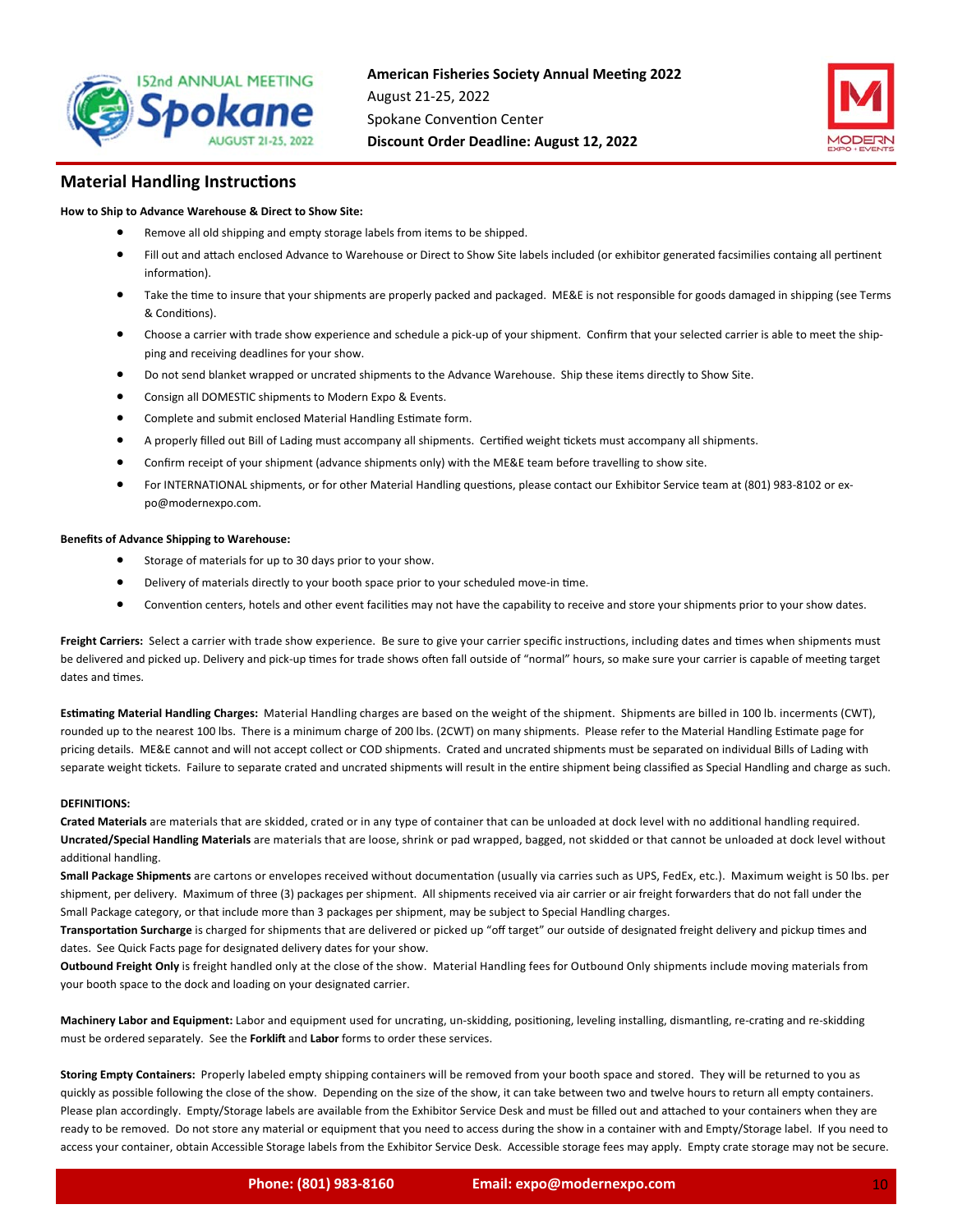



#### **Material Handling Instructions**

**Outbound Shipments:**  Each outbound shipment must have a completed ME&E Bill of Lading accompanying the shipment. Bills of Lading are available at the ME&E Exhibitor Service Desk. Exhibitors will need to make their own arrangement for pick-up with their designated freight carrier. An exhibitor representative should remain on-site to insure that your shipment is picked up as planned. Any shipments that remain on show site past the outbound shipping deadline will be forced out on ME&E's carrier of choice at the exhibitors sole expense. ME&E does not provide carrier shipping label

End-of-Show Outbound Shipping Instructions:

- Exhibitors are responsible for providing pre-printed labels for their outbound shipments. If you do not have pre-printed labels, you can create them online on the website of your designated carrier. Print the labels and place them on all containers in your shipment.
- Schedule pick‐up with your designated carrier. This includes small package services such as UPS, FedEx, as well as larger freight carriers such as YRC, UPS Freight, etc. If you do not have a preferred carrier, we can re-route your shipment via our preferred carrier, YRC Freight. You are responsible for all shipping charges.
- Fill out a ME&E Bill of Lading. Please make sure to make a selection in the designated are of the Bill of Lading that lets us know what you would like us to do with your shipment if your carrier fails to pick it up.
- Once you have filled out your Bill of Lading, scheduled pick‐up with your carrier, and properly packaged your materials, leave your boxes in the center of your booth space and return the Bill of Lading to the Exhibitor Service Desk. This lets us know your shipment is ready for pick‐up and we will then retrieve your shipment, move it to the dock and load it onto your designated carrier when they arrive.

#### **SPECIAL HANDLING EXAMPLES**







Side Loading Uncrated or Loose Items Stacked or Cubed Out MulƟple Shipments



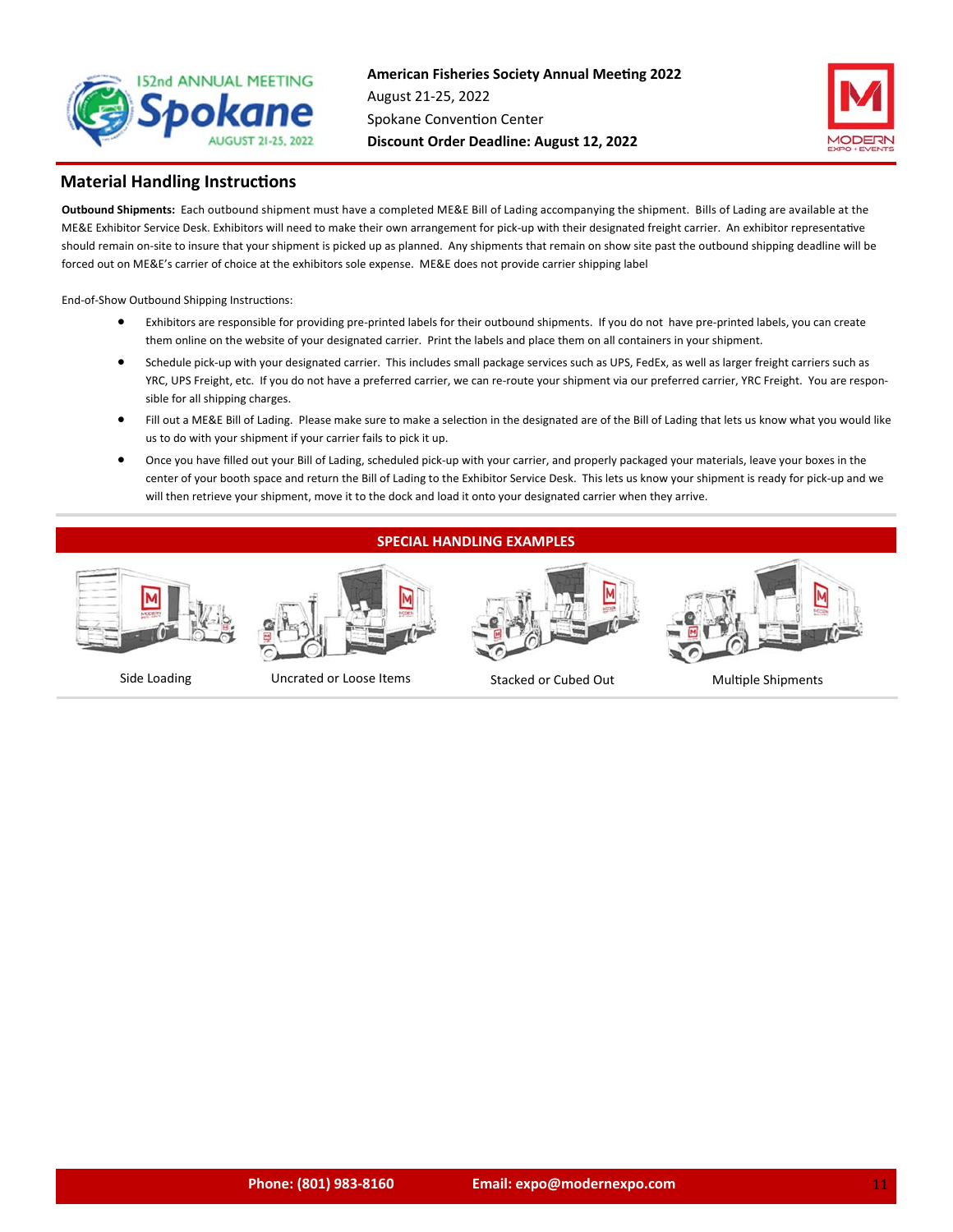



## **Advance to Warehouse Shipping Labels**



**I** IMPORTANT: Affix at least one label to each container. Make copies if additional labels are needed. **Hazardous materials will not be accepted at Advance Warehouse.**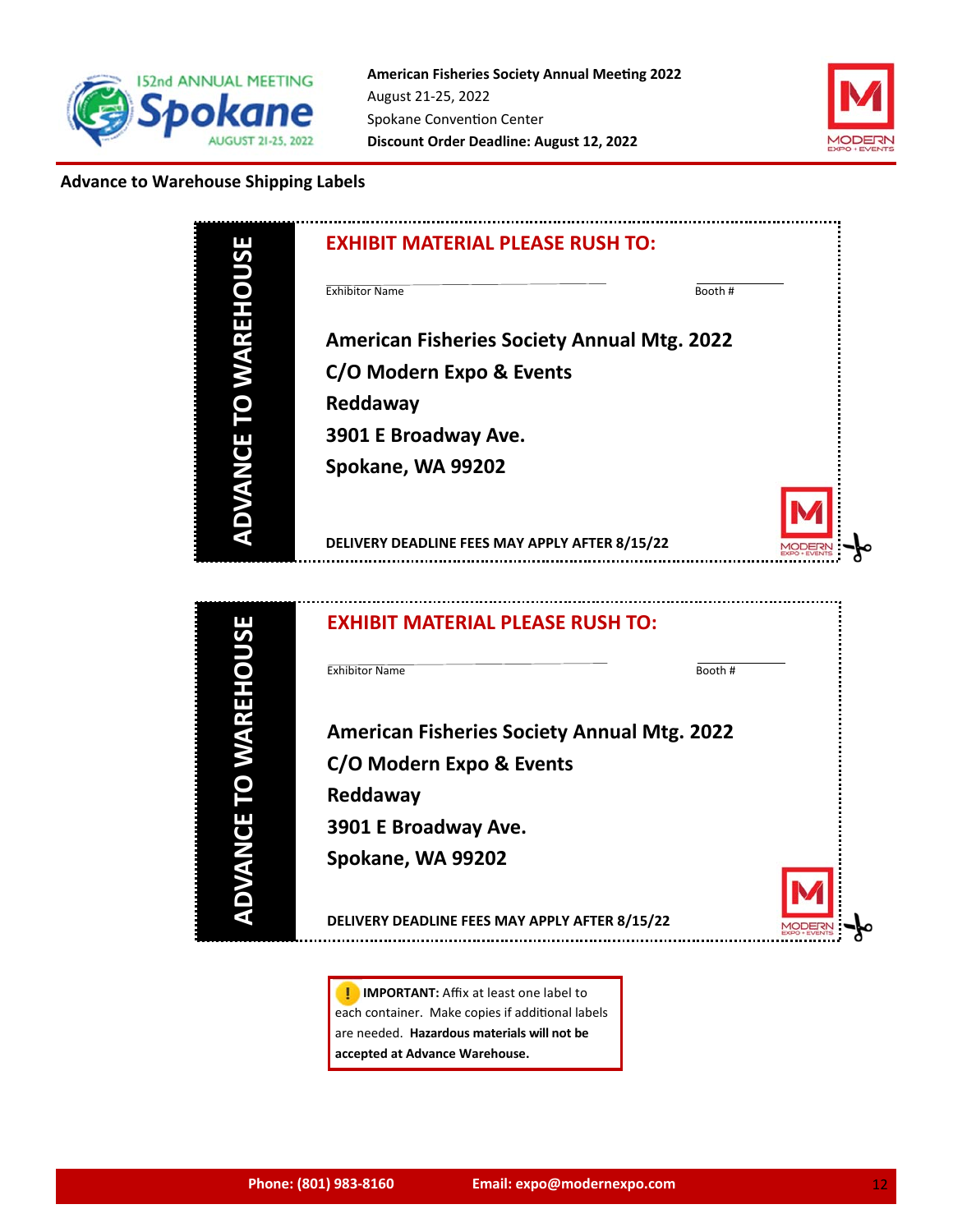



## **Direct to Show Site Shipping Labels**





**I** IMPORTANT: Affix at least one label to each container. Make copies if additional labesl are needed. **Hazardous materials will not be accepted at Show Site.**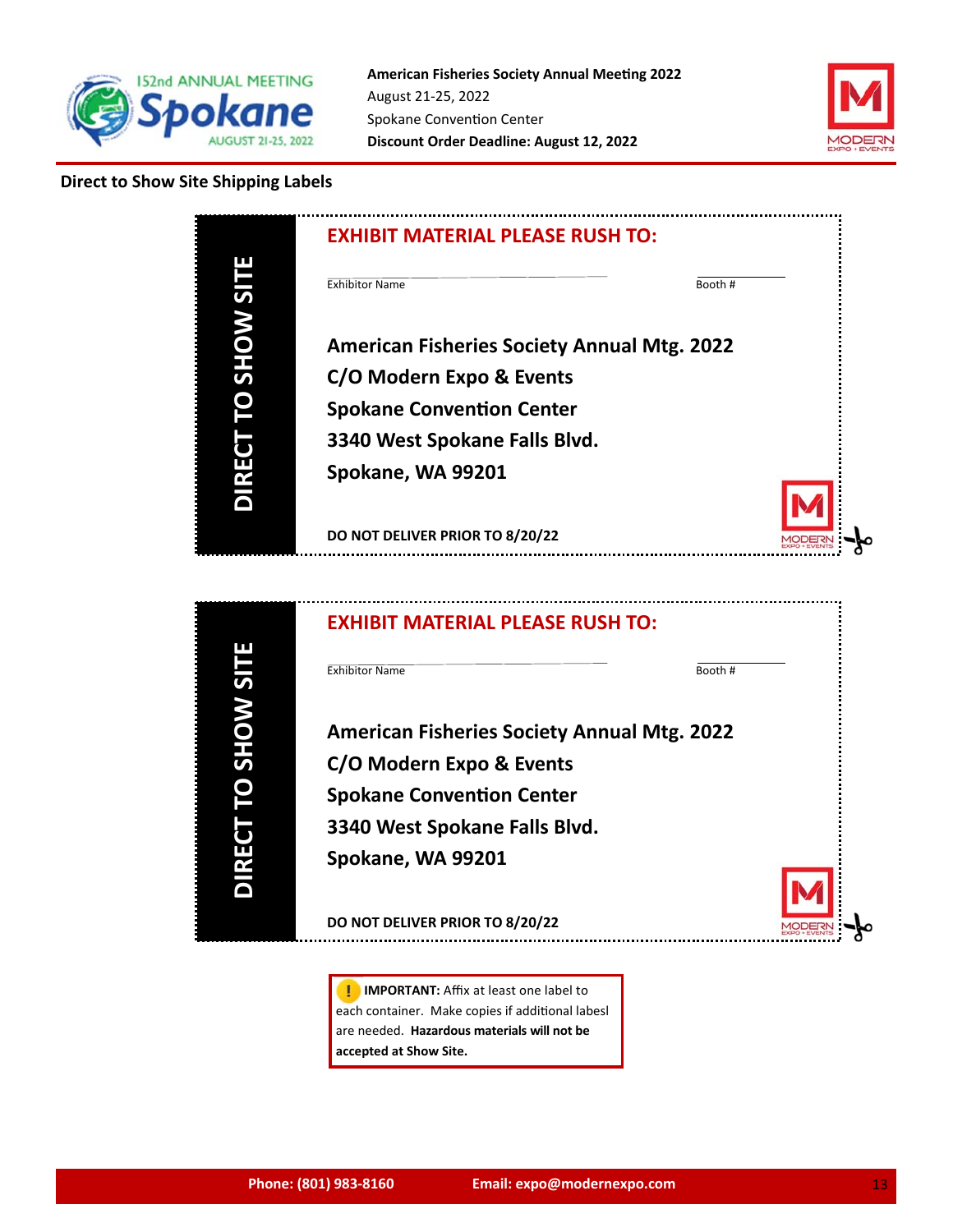



## **Skilled Labor Services**

X

Х

|                            | <b>LABOR RATES AND HOURS</b> |                 |                                                                                           |  |  |  |  |
|----------------------------|------------------------------|-----------------|-------------------------------------------------------------------------------------------|--|--|--|--|
| <b>Description</b>         | <b>DISCOUNT</b>              | <b>STANDARD</b> | <b>Hours</b>                                                                              |  |  |  |  |
| Straight Time per man hour | \$95.00                      |                 | \$119.00   M - F 8:00 AM to 5:00 PM                                                       |  |  |  |  |
| Overtime per man hour      | \$143.00                     |                 | \$179.00   M - F 6:00 AM to 8:00 AM and 5:00 PM to 10:00 PM and All<br>Hours on Saturdays |  |  |  |  |
| Double Time per man hour   | \$190.00                     |                 | \$238.00   M - Sun. 10:00 PM - 6:00 AM and All Hours on Sundays and<br>Holidays           |  |  |  |  |

#### **Modern Supervised Labor Service**

**Modern Expo & Events Supervised Labor Service** is for those that wish to have their exhibit set‐up before they arrive or disman‐ tled after they leave. Modern Expo & Events will install and dismantle your exhibit. You need not be present. A professional supervision charge of 30% will be added to your labor fees. A minimum charge of \$50.00 applies to all orders.

| <b>MODERN SUPERVISED LABOR</b>                                 |            |              |                    |              |  |
|----------------------------------------------------------------|------------|--------------|--------------------|--------------|--|
| <b>ITEM DESCRIPTION</b>                                        | # LABORERS | # HOURS EACH | <b>LABOR RATE*</b> | <b>TOTAL</b> |  |
| Exhibit Installation Labor                                     |            |              |                    |              |  |
| Exhibit Dismantle Labor                                        |            |              |                    |              |  |
|                                                                |            |              | <b>SUB TOTAL:</b>  |              |  |
|                                                                |            |              | 30% Supervision    |              |  |
|                                                                |            |              | <b>TOTAL:</b>      |              |  |
| *Please enter the appropriate labor rate from the chart above. |            |              |                    |              |  |

## **Exhibitor Supervised Labor Service**

Exhibitor Supervised Labor Service is for labor that is performed only under the supervision of the Exhibitor or its representative. It is important that the exhibitor check in at the Exhibitor Service Desk to pick up laborers ordered. Exhibitor must also check the laborers out at the Exhibitor Service Desk upon completion of work.

| <b>EXHIBITOR SUPERVISED LABOR</b>                                                                                                |  |  |  |  |  |  |  |  |
|----------------------------------------------------------------------------------------------------------------------------------|--|--|--|--|--|--|--|--|
| <b>LABOR RATE*</b><br><b># HOURS EACH</b><br><b>ITEM DESCRIPTION</b><br># LABORERS<br><b>TOTAL</b><br><b>TIME</b><br><b>DATE</b> |  |  |  |  |  |  |  |  |
| <b>Exhibit Installation Labor</b>                                                                                                |  |  |  |  |  |  |  |  |
| Exhibit Dismantle Labor                                                                                                          |  |  |  |  |  |  |  |  |
| <b>TOTAL:</b>                                                                                                                    |  |  |  |  |  |  |  |  |
| *Please enter the appropriate labor rate from the chart above.                                                                   |  |  |  |  |  |  |  |  |

| <b>EXHIBITOR REPRESENTATIVE:</b> | <b>MOBLIE PHONE #:</b>    |
|----------------------------------|---------------------------|
| <b>EMAIL ADDRESS:</b>            | <b>ALTERNATE PHONE #:</b> |

**I** IMPORTANT: A minimum charge of one hour per laborer will apply to all orders. Time will commence upon assignment of laborers in accordance with Exhibitor's request. Failure to pick‐up scheduled labor will result in a one hour charge per laborer requested unless 72 business hour notification is provided.

**PAGE TOTAL \$** 

Company Name: Booth #: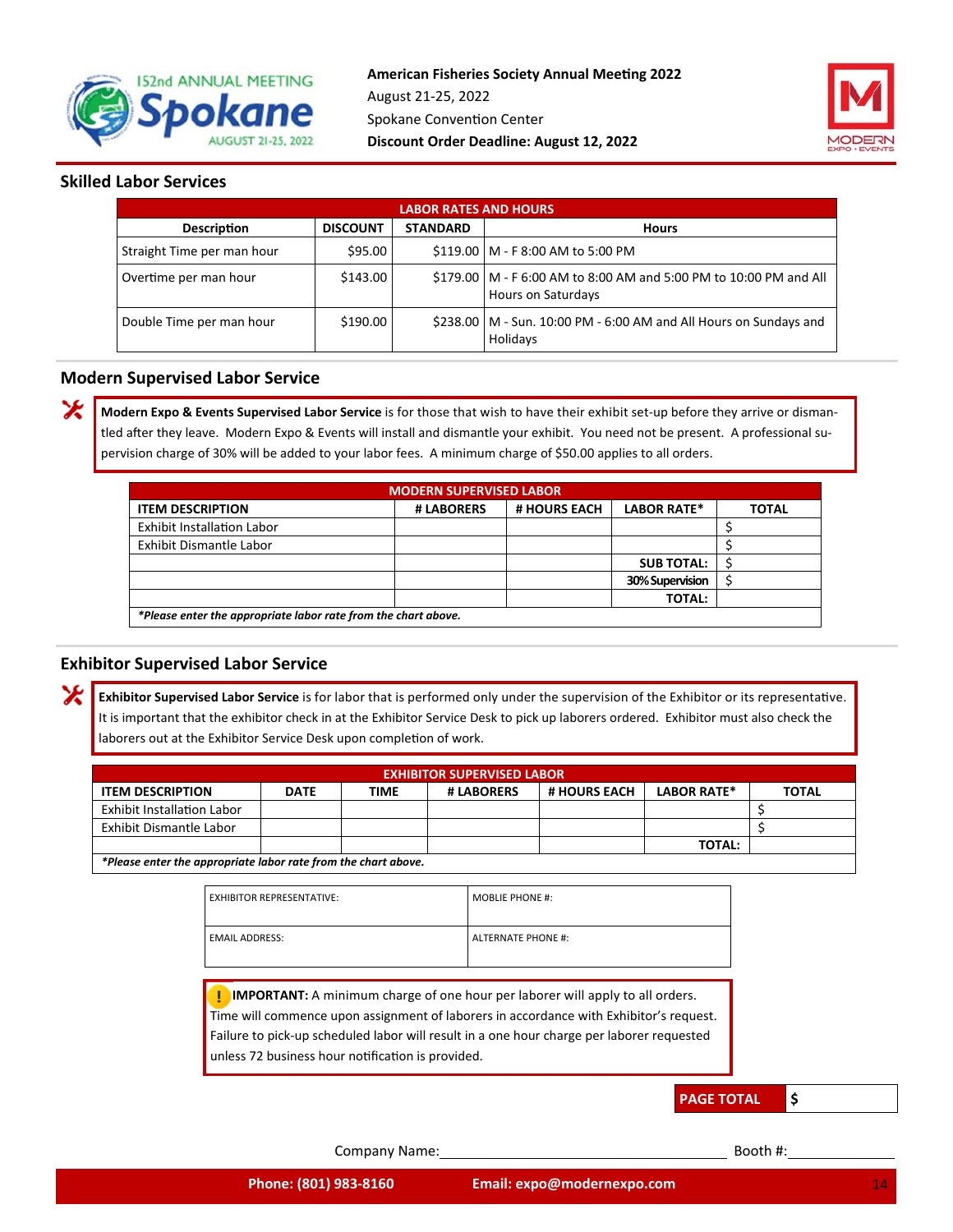

SPOKANE PUBLIC FACILITIES DISTRICT

Dear Exhibitor:

The advanced ordering is in place up to one week prior to your event. After that time frame, the rates will increase to a late ordering fee. The late ordering fee also pertains to ordering on site during move in. To order electrical or AV for the show, please follow the link below:

#### www.spokanecenter.com/orders

This link will take you to a calendar of events (you may need to scroll down the page about half way to find the calendar). Find your event and click on the words of the show **NOT** the calendar icon. This will redirect you to an account set up page. Please set up your account and place your order, be sure to print your order confirmation.

No booth number, no worries. I will coordinate it with the final floor plan so your equipment is waiting for you.

#### **IMPORTANT INTERNET INFORMATION**:

We do have free wi-fi in the building limited to 5Mbps. If you are streaming video or using a vpn we highly suggest that you upgrade to the higher speed which is unlimited or a hardline.

You may contact me directly with any questions at sstoll@spokanepfd.org or by phone at 509-279-7005.

We look forward to seeing you very soon.

Sue Stoll Spokane Convention Center Spokane Public Facilities District sstoll@spokanepfd.org 509-279-7005 509-279-7060 (fax)

720 WEST MALLON AVENUE SPOKANE WASHINGTON 99201 P 509.279.7000 F 509.279.7050 spokanepfd.org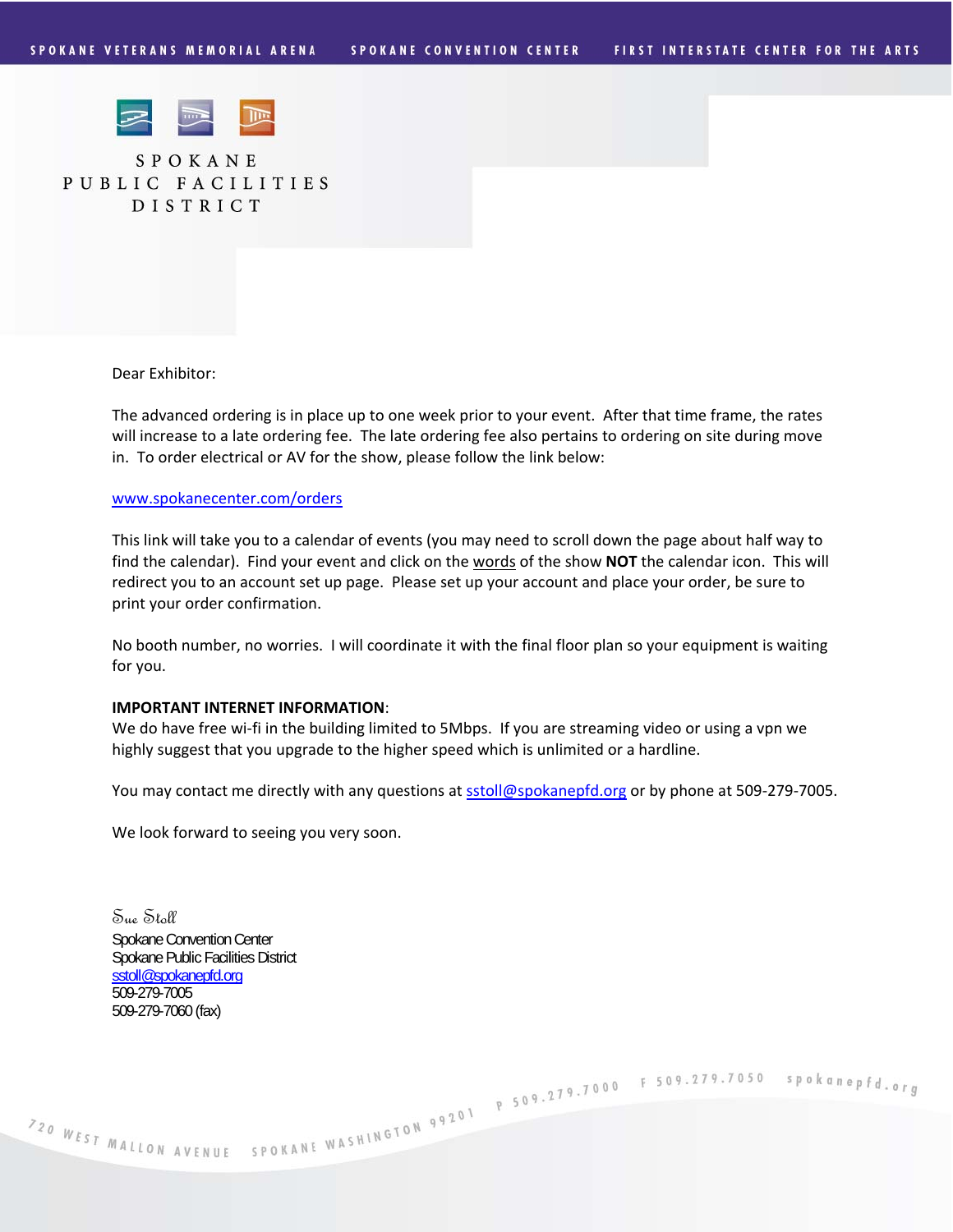



## **Exhibitor Appointed Contractor**

An **Exhibitor Appointed Contractor (EAC)** is any is any company, other than Modern Expo & Events, the Official Service Contractor, that an Exhibitor may wish to use inside the Exhibit Hall before, during or after the show.

An EAC is usually contracted to provide supervision, coordination and labor to set an Exhibitor's display. An EAC may not perform the following functions: Drayage/Material Handling, Electrical Service, Plumbing, Mechanical, Booth Cleaning, Booth Security, Floral, Internet & Telephone, Decorator Services, Decorator Labor, Forklift, Man Lift/Hanging or Food & Beverage Service. An EAC may, however, be contracted to coordinate and supervise the procurement of the services listed above.

An EAC must provide the following to ME&E **no later than 30 days prior to exhibitor move‐in**. Requests received later than 30 days prior to exhibitor move‐in may be denied.

- The information below must be filled out completely and returned to ME&E.
- EAC must furnish current certificates of insurance naming Modern Expo & Events as additional insured for both liability and workers compensation. Liability coverage must not be less than \$2,000,000.00 aggregate and \$1,000,000.00 each occurrence. Failure to provide valid certificate of insurance will result in EAC being barred from exhibit hall.
- EAC must provide payment for all services ordered from ME&E as set forth in this Exhibitor Service Kit. The Exhibitor is ultimately responsible for any charges incurred by its EAC. Any unpaid charges incurred by an EAC will be collected from the responsible exhibitor prior to the close of the show.
- EAC must confine its activities to the exhibit space of the contracting exhibitor. No storage areas, service desks or work facilities will be allowed.
- EAC's are forbidden from soliciting business on the exhibit floor.
- Exhibit Hall, storage and service area, and loading docks are under the exclusive control of the Official Service Contractor. All EAC activities must be coordinated with Modern Expo & Events.
- ME&E accepts no responsibility for damage or loss to any Exhibitor material under the control of the EAC or to material that has been left in public areas such as aisle ways, loading docks, storage and work areas or hallways.
- EAC employees must identify themselves to ME&E personnel and wear appropriate identification badges (such as ESCA Worker Identification System) at all times. Temporary ID badges/wristbands will be available from the Exhibitor Service Desk, if necessary.
- EAC and its employees will conduct themselves within the governing show rules as established by show management as well as by the rules and regulations of the exhibit facility. Such rules may include rules governing the appearance and conduct of workers and during what hours work may be performed. Please check with Show Management to verify the details of such rules.

| <b>EXHIBITOR NAME</b>             |             | DATE |              | <b>BOOTH#</b> |
|-----------------------------------|-------------|------|--------------|---------------|
| <b>STREET ADDRESS</b>             | <b>CITY</b> |      | <b>STATE</b> | <b>ZIP</b>    |
| <b>PHONE</b>                      | <b>FAX</b>  |      |              |               |
| <b>ORDERED BY</b><br>(PRINT NAME) | SIGNATURE   |      |              |               |

| <b>CONTRACTOR NAME</b>                             |             | <b>AUTHORIZED REPRESENTATIVE</b> |            |
|----------------------------------------------------|-------------|----------------------------------|------------|
| <b>ISTREET ADDRESS</b>                             | <b>CITY</b> | <b>STATE</b>                     | <b>ZIP</b> |
| <b>PHONE</b>                                       | <b>FAX</b>  |                                  |            |
| SHOW SITE REPRESENTATIVE (IF DIFFERENT THAN ABOVE) |             |                                  |            |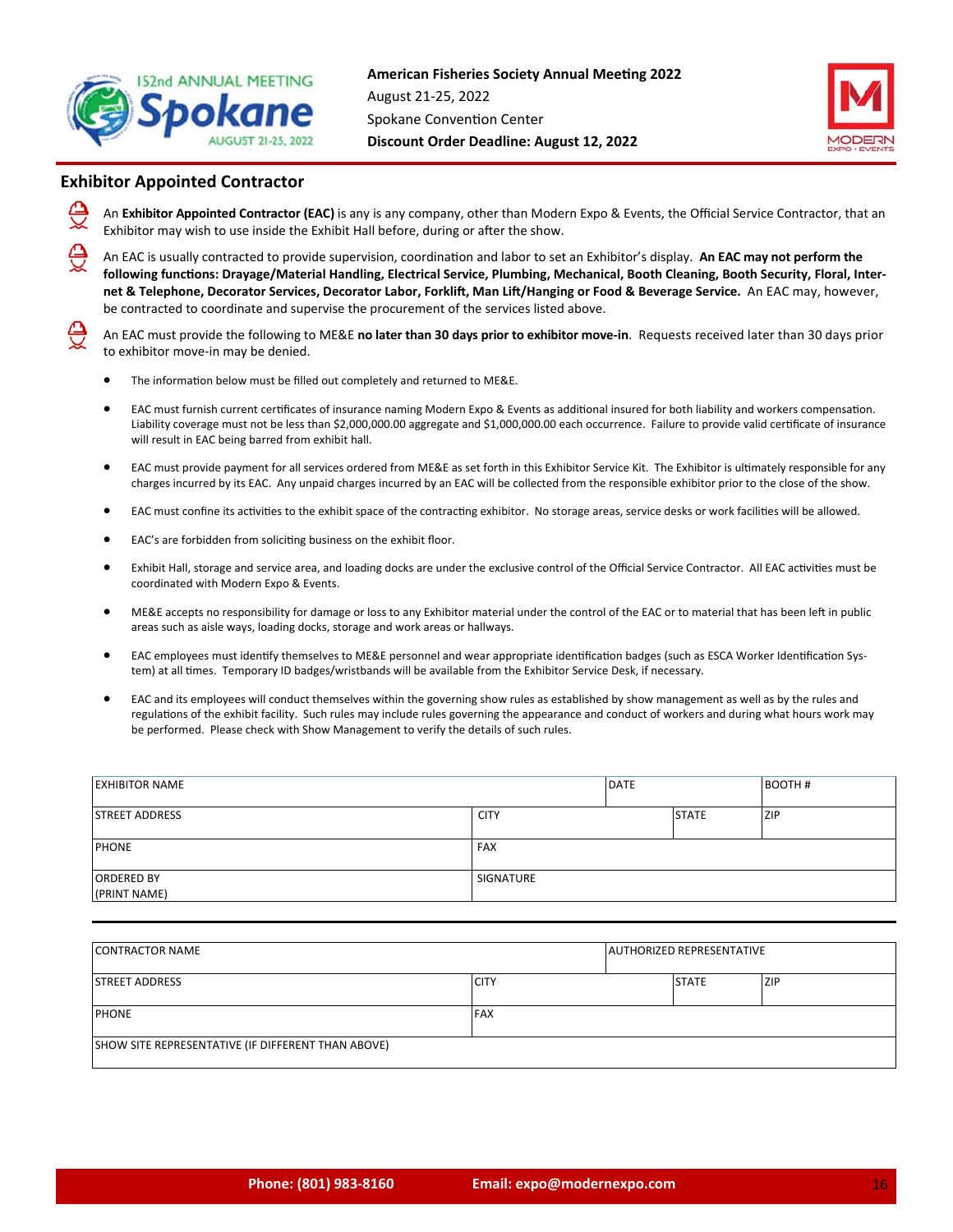



## **Third-Party Payment Authorization**

- $\circleds$ **This form must be completed and returned to Modern Expo & Events by the deadline date.**
- (S Both parties must sign this form, indicating acceptance, or the request for third-party payment will be denied.

(S) By signing this form, the Exhibitor agrees that it is ultimately and finally responsible for charges incurred on its behalf by its appointed contractor or third-party payer. If the named third-party fails to make payment, ME&E will demand payment from the Exhibitor of Record prior to close of show.

| <b>SERVICES COVERED BY THIRD-PARTY PAYENT</b> |                           |  |                          |  |                              |  |
|-----------------------------------------------|---------------------------|--|--------------------------|--|------------------------------|--|
|                                               | All Services              |  | <b>Booth Furnishings</b> |  | <b>Specialty Furnishings</b> |  |
|                                               | <b>Electrical Service</b> |  | Carpet                   |  | <b>Material Handling</b>     |  |
|                                               | <b>Booth Cleaning</b>     |  | Floral                   |  | Labor                        |  |
|                                               | Forklift                  |  | Sign Hanging             |  | Other                        |  |

| <b>THIRD PARTY INFORMATION</b> |  |                  |  |  |  |
|--------------------------------|--|------------------|--|--|--|
| Company Name:                  |  | Contact:         |  |  |  |
| Address:                       |  | Phone:           |  |  |  |
| City, State, ZIP               |  | Email:           |  |  |  |
| Authorized Signature:          |  | Alt. Phone (opt) |  |  |  |

| <b>EXHIBITING COMPANY INFORMATION</b> |  |                  |  |  |  |
|---------------------------------------|--|------------------|--|--|--|
| Company Name:                         |  | Contact:         |  |  |  |
| Address:                              |  | Phone:           |  |  |  |
| City, State, ZIP                      |  | Email:           |  |  |  |
| Authorized Signature:                 |  | Alt. Phone (opt) |  |  |  |

## **Third-Party Credit Card Authorization**

| Card Type: $\bigcirc$ Visa |                               | ○ MasterCard ○ American Express ○ Discover Card |                                                                                                                |                                                                                                                                                                                                                                |  |  |
|----------------------------|-------------------------------|-------------------------------------------------|----------------------------------------------------------------------------------------------------------------|--------------------------------------------------------------------------------------------------------------------------------------------------------------------------------------------------------------------------------|--|--|
|                            |                               |                                                 |                                                                                                                | Expiration Date: CVV2 Code:                                                                                                                                                                                                    |  |  |
|                            |                               |                                                 |                                                                                                                | Card Holder Name: 1990 Card Holder Signature: 1990 Card Holder Signature: 1990 Card Holder Signature: 1990 Card Holder Signature: 1990 Card Holder Signature: 1990 Card Holder Signature: 1990 Card Holder Signature: 1990 Car |  |  |
|                            |                               |                                                 |                                                                                                                |                                                                                                                                                                                                                                |  |  |
|                            |                               |                                                 |                                                                                                                |                                                                                                                                                                                                                                |  |  |
|                            |                               |                                                 | Company Name: Company Name: Company Name: Company Name: Company Name: Company Name: Company Name: Company Name |                                                                                                                                                                                                                                |  |  |
|                            |                               |                                                 |                                                                                                                |                                                                                                                                                                                                                                |  |  |
|                            |                               |                                                 |                                                                                                                |                                                                                                                                                                                                                                |  |  |
|                            |                               |                                                 |                                                                                                                |                                                                                                                                                                                                                                |  |  |
|                            | Authorized By: Authorized By: |                                                 |                                                                                                                |                                                                                                                                                                                                                                |  |  |
|                            |                               |                                                 |                                                                                                                |                                                                                                                                                                                                                                |  |  |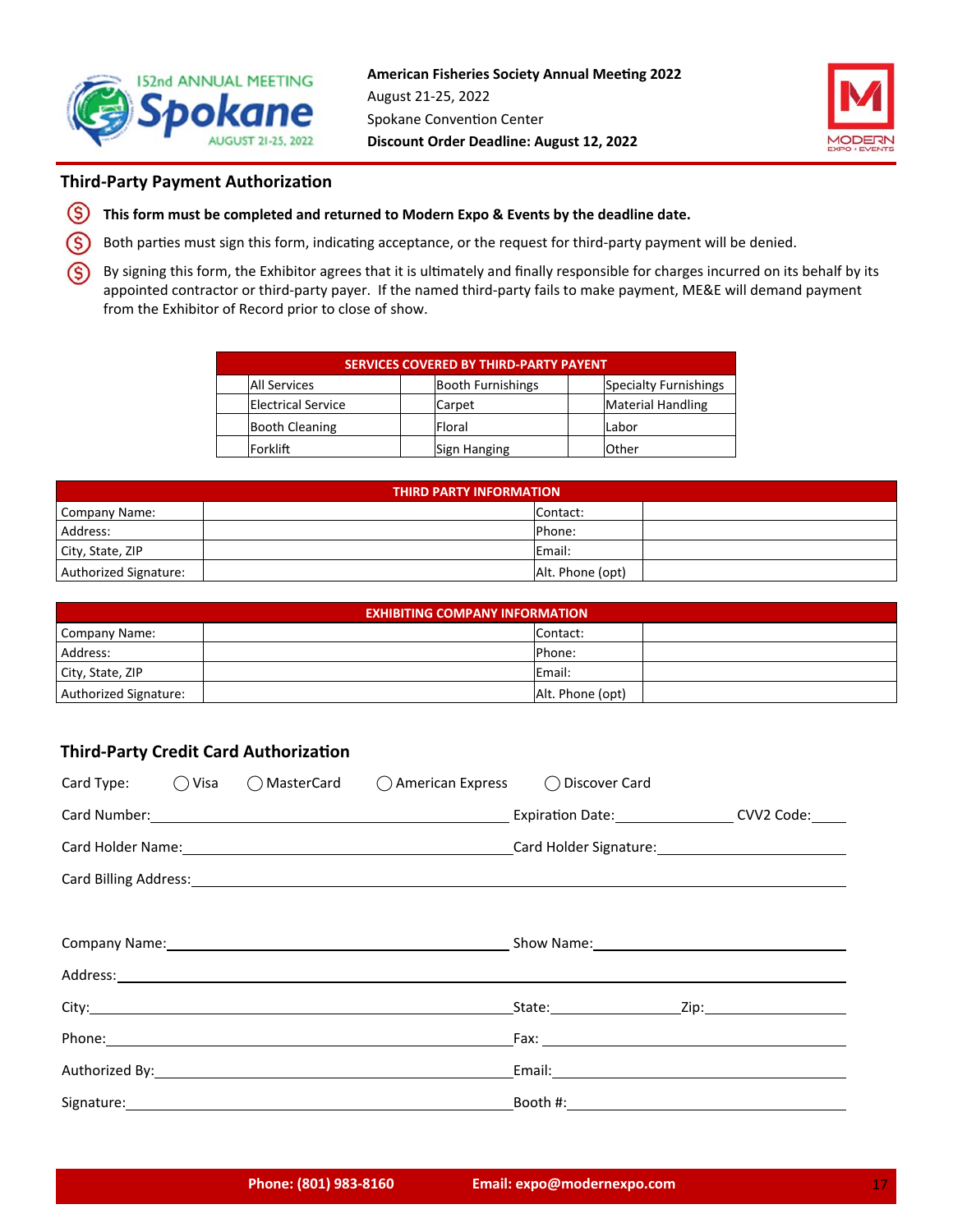



## **Ways to Order**

This Exhibitor Service Manual contains various equipment rental and service order forms for your information and use. In addition to Modern Expo & Event forms, you may find forms enclosed for services provided by the convention facility or other providers. Please pay special attention to insure that all forms and payments are directed to the proper provider indicated on each order form. There are three convenient ways to place your orders with Modern Expo & Events:

## **Online:**

Login & Place Orders at: www.modernexpo.com First-time users will need to register. Please click on the "Register" box and follow prompts.



**Fax:**  Fax completed order forms to: (801) 521‐3040



**Mail:** 

Mail completed order forms and payment to: Modern Expo & Events 424 S 700 E Salt Lake City, UT 84102

## **Exhibitor Terms & Conditions**

YOU ARE ENTERING INTO A CONTRACT WHICH LIMITS YOUR POSSIBLE RECOVERY IN CASE OF LOSS OR DAMAGE: The terms and conditions set forth below, together with any applicable Order, become a part of this agreement (the "Agreement") between Modern Display Service, Inc. DBA Modern Expo & Events ("ME&E") and you, the Exhibitor. You are agreeing that you have been fully advised, understand completely, and are willing to accept the following terms and conditions. By exhibiting, ordering or receiving goods or services, requiring transportation of goods to or from, or acting as an agent for an exhibitor, at an event at which ME&E is the designated service contractor, you accept and agree to be bound to the terms and conditions set forth herein.

#### **DEFINITIONS:**

For the purposes of this Agreement, "ME&E", "Modern", "we", or "us" means Modern Expo & Events, a registered DBA of Modern Display Service, Inc., a Utah Corporation, and its employees, directors, officers, agents, assigns, affiliated companies and related entities not limited to any subcontractors we may appoint. "Exhibitor" or "you" means the exhibitor as set forth in an applicable Order, its employees, directors, officers, agents, representatives or any exhibitor appointed contractor ("EAC") which may act on behalf of the exhibitor. "Order" means the purchase order, work order or other similar order form accompanying these tems and conditions, which, together with the terms and conditions set forth herein, comprise the entire Agreement between ME&E and the Exhibitor.

#### **PAYMENT TERMS:**

We require 100% payment with Order for rentals, services, anticipated material handling and drayage charges, and applicable sales tax. We require a valid credit card on file prior to the acceptance of any Order. We accept VISA, MASTERCARD, AMERICAN EXPRESS and DISCOVER cards. By providing your credit card number and information to us via a Payment Authorization form or placing Orders online, you agree that we may place your credit card information on-file to be used for any additional show site services or future purchases. Your credit card information will remain on-file for the duration of the event. Full payment must accompany all orders and be received by our office prior to the applicable deadline date to qualify for any discounted or advance order rates. All orders received after applicable deadlines will be charged at standard rates.

PLEASE NOTE THAT PURCHASE ORDERS ARE NOT ACCEPTABLE AS A FORM OF PAYMENT.

We accept company checks, drawn on a US bank as a form of payment. We do not accept personal checks as payment. To pay by check, mail your check, along with your Order to: Modern Expo & Events 424 S 700 E Salt Lake City, UT 84102

We accept ACH and Wire Transfers as a form of payment. For ACH or Wire Transfer information, please call our Exhibitor Service team at (801) 983-8102.

All invoiced amounts are due upon receipt of invoice. ME&E does not offer credit terms. Any unpaid balance after the close of the show will accrue interest at the rate of 1.5% per month (18% per annum). You are responsible for all costs and fees incurred by us that are associated with collecting your unpaid balance. These may include, but are not limited to: reasonable attorneys fees, court costs and other collection costs.

You are responsible for the payment of all sales, use or other similar taxes that due in connection with the performance of this Agreement. If you claim Tax Exempt status, you must provide us, in advance, a valid Tax Exemption Certificate issued by either the local taxing authority of the location in which the event is taking place, or, if you claim federal tax exemption, by the United States Government.

You are primarily responsible for they payment of all third-party charges. In the event that you contract with an exhibit house or enlist the services of an Exhibitor Appointed Contractor to handle your display/exhibit and order any services on your behalf, ME&E will agree to third-party billing provided that the Third-Party Payment Authorization Form and Exhibitor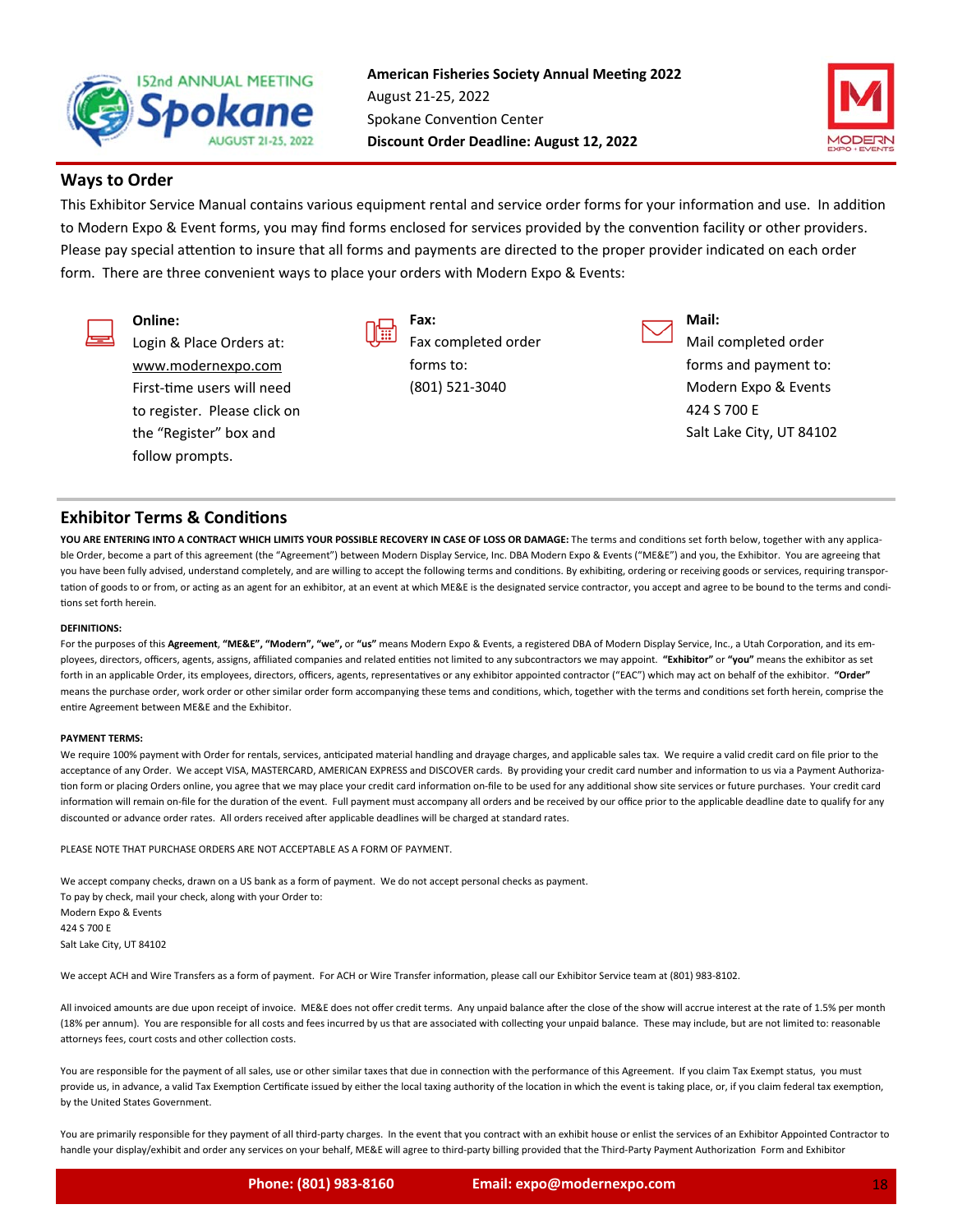



### **Exhibitor Terms & Conditions (cont'd)**

Appointed Contractor Form ("EAC") are completed and returned in advance. By providing the Third-Party Payment Authorization Form, the Exhibitor agrees that they are primarily responsible for the payment of all charges. In the event the named third-party or EAC fails to pay all charges, such charges will be paid by the Exhibitor upon submission of an invoice, including any and all fees associated with the collection of this account.

Copies of invoices may be obtained from the Exhibitor Service Desk prior to the close of the show. No credit will be given after the close of the show for any items or services ordered, but claimed not to have been received. Cancellation of service(s) made prior to the delivery or execution of the service are subject to a 50% cancellation fee. Cancellation of service(s) made after delivery or execution of service are subject to a 100% cancellation fee.

#### **MODERN EXPO & EVENTS' RESPONSIBILITIES:**

We are only responsible for those services that we provide directly to you. We are not responsible for any persons, parties or other contracting firms not under or direct supervision and control. We are not responsible for loss, delay or damage due to strike, lockout, work stoppages, weather, natural disaster, vandalism, civil disturbance, power or other utility failures, acts of terrorism, war or threat of war or war-like actions, acts of God or other cause beyond our reasonable control. Nor are we responsible for ordinary wear and tear in the handling of materials. We will provide material handling services as your agent, not as bailee or shipper, and shall have no responsibility or obligation thereunder.

#### **PACKAGING AND CRATES:**

We shall not be responsible for damage to loose or uncrated materials, pad‐wrapped or shrink‐wrapped materials, glass breakage, concealed damage, carpets in bags or poly wrappings, or for improperly packaged materials. In addition, we are not responsible for crates and packaging materials which are unsuitable for handling, in poor condition or have prior damage. Crates and packaging should be of a design that adequately protects the contents for handling by forklift and other mechanical means.

#### **STORAGE:**

We are not responsible for loss or damage to crates, containers or packaging materials or the contents therein while containers are in storage, including but not limited to exhibitor accessible storage or cold storage. You acknowledges that storage charges are for use of space and are not a form of security or insurance from loss.

Empty container labels will be available at the Exhibitor Service Desk. Affixing labels to containers is the sole responsibility of the Exhibitor or its representatives. All labels from prior events should be removed or covered. We are not responsible for your failure to follow these procedures; removal of containers with old empty labels or without ME&E labels; shipping of containers with improper information or empty labels; or the removal or disposition of materials stored in containers with empty labels. You understand that the labels are used for storage of empty containers only and that we are not liable for loss or damage to any contents while containers are in storage, or for any mislabeled containers.

#### **SHOW SITE:**

You are solely responsible for damage or loss to any rental items in your possession or under your control in connection with your performance hereunder, including but not limited to damage or stains to carpet, furniture or other items. Neither you or your EAC may use any type of mechanical lift on the exhibit floor, including but not limited to forklifts, pallet jacks, or man lifts.

Our working hours are subject to change due to holidays, time of day or night worked, amount of time worked and specific facility or union requirements. The normal categories of hourly labor charges are: straight or regular time, overtime, double time and holiday pay. Such hours and charges are set forth on the applicable Order.

#### **INBOUND SHIPMENTS:**

Shipments may be delivered to your booth space prior to you or your representatives arrival, during which time the material will be left unattended. We are not liable or responsible for any loss, damage, theft or disappearance to your materials after they have been delivered to your booth site.

We are not responsible for shipments received without individual freight bills, such as UPS, FedEx or other carriers who deliver in bulk and who do not wait for piece/shipment counts or verification of condition for individual shipments. Such shipments are subject to verification and correction of count and condition and our receiving documents indicating any exceptions as delivered shall take precedence over shipper's signature of receipt.

#### **OUTBOUND SHIPMENTS AND ITEMS LEFT AT SHOW SITE:**

There may be a period of time between the completion of packing your materials for outbound shipment and the actual pick-up of those materials from your booth for loading onto a carrier during which time materials will be left unattended. We are not liable or responsible for any loss, damage, theft or disappearance to your materials after they have been readied for shipment and the time they are picked up from your booth space.

We are not responsible for shipments left in your booth or other areas of the exhibit space or dock areas. We will count and ship pieces as we find shipments when we removed them from the exhibit space. Circumstances may also necessitate that these items be removed to our warehouse or other remote facility and shipped from there. You are responsible for any additional charges that may result from shipments left on-site without proper shipping instructions or for materials abandoned on site. You should insure your materials against loss, damage or theft.

All Material Handling Forms submitted to us by you will be checked at time of pick‐up from the booth and corrections made when there is a discrepancy between the items listed on any form and the actual number/weight of items at the booth at time of pick-up.

We reserve the right to dispose of any items left on the show floor without liability if left unattended, left without labels or incorrectly labeled, or abandoned. Disposal fees will be charged to your account.

Materials are loaded onto the carrier under the direction and supervision of the carrier's representative of driver. Any loading onto the carrier will be understood to be under the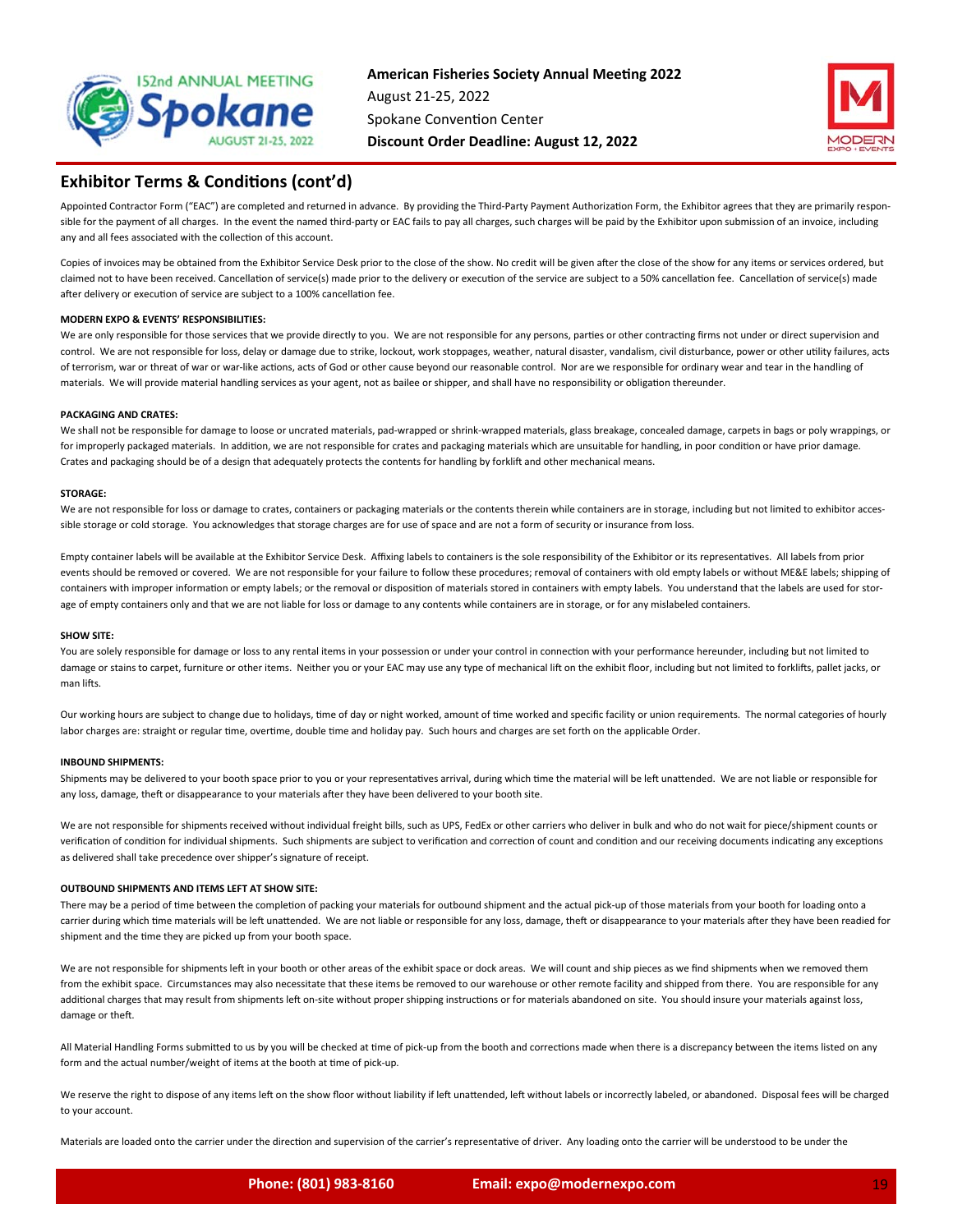



## **Exhibitor Terms & Conditions (cont'd)**

Exclusive supervision and control of the carrier representative or driver. We are not responsible for liability due to loss, damage, theft or disappearance of your materials that is caused by, arises out of, or related to improperly loaded materials.

#### **RE‐ROUTED FREIGHT:**

In order to expedite the removal of materials from the show site as required by the show manager or exhibition facility, we shall have authority to change your designated carrier if that carrier does not pick-up the shipment at the appointed time. Where no disposition instructions are made by you, materials may be removed to a remote location to await your shipping instructions, and/or consigned to a carrier of our choice. You agree to be responsible for any charges related to re-routing or special handling.

#### **INSURANCE:**

ME&E is not an insurer. We do not offer exhibit insurance products. Insurance on exhibit materials, including any materials offered for sale, shall be obtained by you at your sole expense from a third-party insurance provider. You agree to provide, or cause your insurance provider to provide, us a release from subrogation to the extent of any insurance claim/settlement.

#### **CLAIMS FOR LOSS:**

In order for any claim to be considered valid, you agree that notice of loss of damage to materials must be made to us or our agent within 24 hours of occurrence or any incident or prior to close of show or removal of materials, whichever is later. All claims reported after such period will be rejected. Such notice must include detail sufficient to identify the materials claimed to be lost of damaged, asserting our liability for alleged loss or damage and documentation including the specified or determinable value of the claim. Damage reports, incident reports, inspection reports, notations of shortages or damage on freight bills or other documents do not constitute filing of a claim.

- (a) PAYMENT MAY NOT BE WITHHELD. In the event of any dispute between you and us related to any loss, damage or claim, you will not be entitled to and will not withhold payment or any partial payment due to us as an offset against the amount of any alleged loss or damage. Any claims against us shall be considered to be separate transactions and shall be resolved on their own merits.
- (b) MAXIMUM RECOVERY. If found liable for any loss, our sole and exclusive maximum liability for loss or damgage to your materials and your sole and exclusive remedy is limited to \$0.30 per pound per article with a maximum of \$1,000 per shipment, whichever is less.
- (c) BREACH OF CONTRACT AND/OR NEGLIGENCE ONLY. Our liability shall be limited to any loss or damage which results solely from our gross negligence in the actual physical handling of the items comprising your shipment(s) OR which results from a material breach of this Agreement and not for any other type of loss or damage. In no event shall we be liable to you or to any other party for special, collateral, exemplary, indirect, incidental, consequential, or punitive damages, whether such damages occur either prior or subsequent to, or are alleged as a result of, tortuous conduct, failure of our equipment or services or breach of any of the provisions of this Agreement, regardless of the form of action, whether in contract or in tort, including strict liability and negligence, eving if we have been advised or has notice of the possibility of such damages, or for any damages caused by your failure to perform you responsibilities. Such excluded damages include but are not limited to loss of profits, loss of use, interruption of business or other consequential or indirect economic issues.

#### **DECLARED VALUE:**

Declarations of value are between you and your selected carrier only and are in no way an extension of our maximum liability as stated herein. We will use commercially reasonable efforts to transmit the declared value instructions to the selected carrier. However, we will not be liable for any claim arising from the transmittal of, or failure to transmit, declared value instructions to the carrier, nor for any failure of the carrier to uphold the declared value or any other term of carriage.

#### **FACILITIES AND SHOW ORGANIZERS:**

You agree and understand that you, your agents, representatives, contractors and anyone working on your behalf must abide by and adhere to the rules and regulations of the exhibit facility and any regulations implemented by the Show Organizer. These rules and regulations include but are not limited to labor jurisdiction, health and safety, work hours, manner of work, etc. Please consult the individual rules and regulations published for your exhibit facility and by your Show Organizer.

#### **TERMINATION:**

We may immediately terminate this Agreement upon written notification in the event you breach any provision hereof. We may also terminate this Agreement for any reason for no reason upon ten (10) days prior written notice to you. In either case, you shall be responsible for any fees incurred prior to the effective date of such termination.

#### **INDEMNIFICATION:**

You agree to indemnify, defend and forever hold harmless Modern Display Service, Inc. DBA Modern Expo & Events, and our employees, directors, officers and agents from any and all demands, claims, causes of action, fines, penalties, damages (including consequential), liabilities, judgements and expenses including but not limited to reasonable attorney's fees and investigation costs on account of personal injury, death, or damage to or loss of property or profits arising out of or contributed to by any of the following:

- Your negligent supervision of your personnel (including but not limited to any labor secured through us) or the negligent supervision of such personnel by any of your employees, agents, representatives, contractors, customers or invitees.
- Your negligence, willful misconduct, or deliberate act, or the negligence, willful misconduct, or deliberate act by your employees, agents, representatives, contractors, customers or invitees, including, but not limited to the misuse, improper use, unauthorized use or alteration of or negligent handling of our equipment.
- Your violation of federal , state or local ordinances.
- Your violation of show rules and/or regulations as set forth by the facility or show management.

#### **WAIVER AND RELEASE:**

You agree to waive and release all claims against us with regard to all matters for which we have declaimed liability pursuant to the provisions of this Agreement.